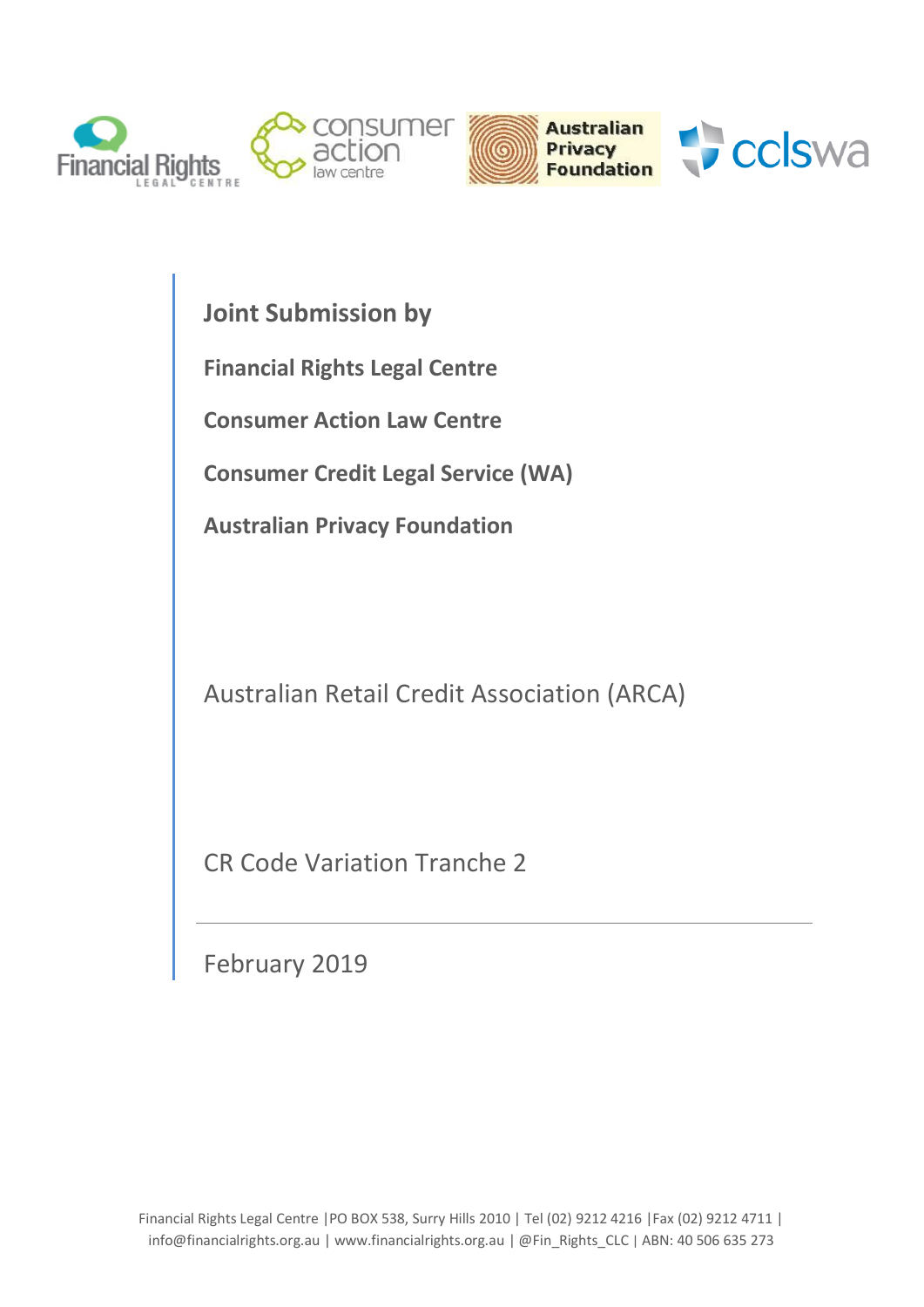## **About the Financial Rights Legal Centre**

The Financial Rights Legal Centre is a community legal centre that specialises in helping consumers understand and enforce their financial rights, especially low income and otherwise marginalised or vulnerable consumers. We provide free and independent financial counselling, legal advice and representation to individuals about a broad range of financial issues. Financial Rights operates the National Debt Helpline, which helps NSW consumers experiencing financial difficulties. We also operate the Insurance Law Service which provides advice nationally to consumers about insurance claims and debts to insurance companies, and the Mob Strong Debt Help services which assist Aboriginal and Torres Strait Islander Peoples with credit, debt and insurance matters. Financial Rights took close to 25,000 calls for advice or assistance during the 2017/2018 financial year.

Financial Rights also conducts research and collects data from our extensive contact with consumers and the legal consumer protection framework to lobby for changes to law and industry practice for the benefit of consumers. We also provide extensive web-based resources, other education resources, workshops, presentations and media comment.

This submission is an example of how CLCs utilise the expertise gained from their client work and help give voice to their clients' experiences to contribute to improving laws and legal processes and prevent some problems from arising altogether.

For Financial Rights Legal Centre submissions and publications go to [www.financialrights.org.au/submission/](http://www.financialrights.org.au/submission/) o[r www.financialrights.org.au/publication/](http://www.financialrights.org.au/publication/)

Or sign up to our E-flyer a[t www.financialrights.org.au](http://www.financialrights.org.au/)

National Debt Helpline 1800 007 007 Insurance Law Service 1300 663 464 Mob Strong Debt Help 1800 808 488

Monday – Friday 9.30am-4.30pm

## **About the Consumer Action Law Centre**

Consumer Action is an independent, not-for-profit, campaign-focused casework and policy organisation. Consumer Action offers free legal advice, pursues consumer litigation and provides financial counselling to vulnerable and disadvantaged consumers across Victoria. Consumer Action is also a nationally-recognised and influential policy and research body, pursuing a law reform agenda across a range of important consumer issues at a governmental level, in the media, and in the community directly.

### **Australian Privacy Foundation**

The Australian Privacy Foundation is the primary association dedicated to protecting the privacy rights of Australians. The Foundation aims to focus public attention on emerging issues which pose a threat to the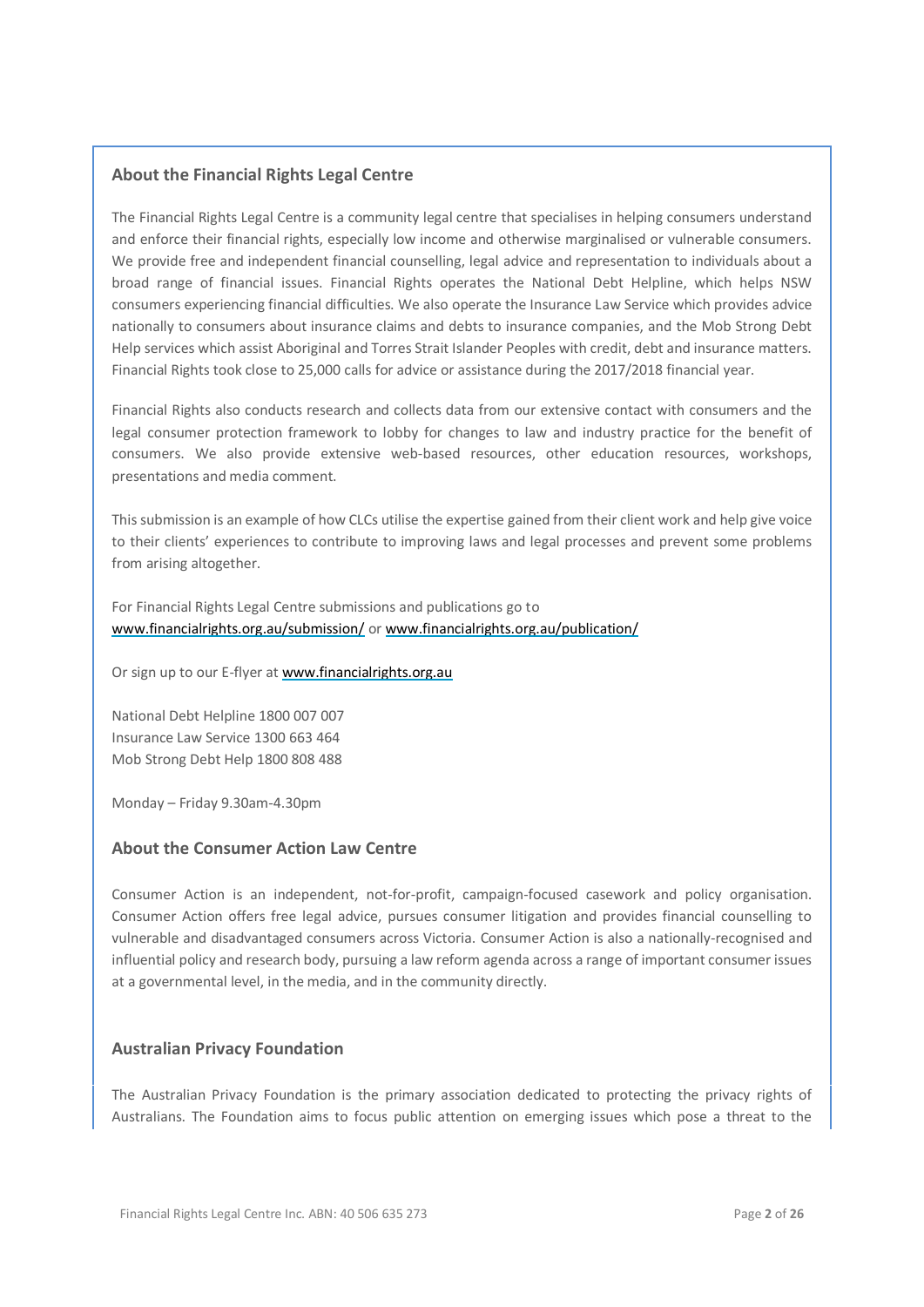freedom and privacy of Australians. The Foundation has led the fight to defend the right of individuals to control their personal information and to be free of excessive intrusions.

The Privacy Foundation plays a unique role as a non-government organisation active on a wide range of privacy issues. It works with consumer organisations, civil liberties councils, professional associations and other community groups on specific privacy issues. The Privacy Foundation is also a participant in Privacy International, the world-wide privacy protection network. Where possible, it cooperates with and supports official agencies, but it is entirely independent - and often critical - of the performance of agencies set up to protect our privacy.

The Privacy Foundation is an entirely voluntary organisation. It is involved in a wide range of privacy issues. The following are regarded as matters of highest priority:

 • ensuring that the Commonwealth Government's changes to privacy legislation to cover the private sector give Australians real privacy safeguards

- contributing to the development of industry codes
- highlighting privacy risks in emerging technologies including biometrics
- participating in global efforts to make the Internet safe for personal privacy

### **Consumer Credit Legal Service (WA)**

Consumer Credit Legal Service (WA) Inc. (CCLSWA) is a not-for-profit charitable organisation which provides legal advice and representation to consumers in WA in the areas of credit, banking and finance. CCLSWA also takes an active role in community legal education, law reform and policy issues affecting consumers.

CCLSWA is active in community legal education. Through the use of the media, seminars and publications, we aim to raise general public awareness of consumer rights in the area of credit, banking and financial services.

CCLSWA provides a consumer voice in Western Australia in relation to policy issues and proposed reforms of Western Australian legislation, and nationally on issues such as reforms to the National Consumer Credit Code. Other key policy activities are directed at lobbying for changes to unfair industry practices. In such policy activities, CCLSWA aims to work with other consumer groups to present a consolidated consumer voice.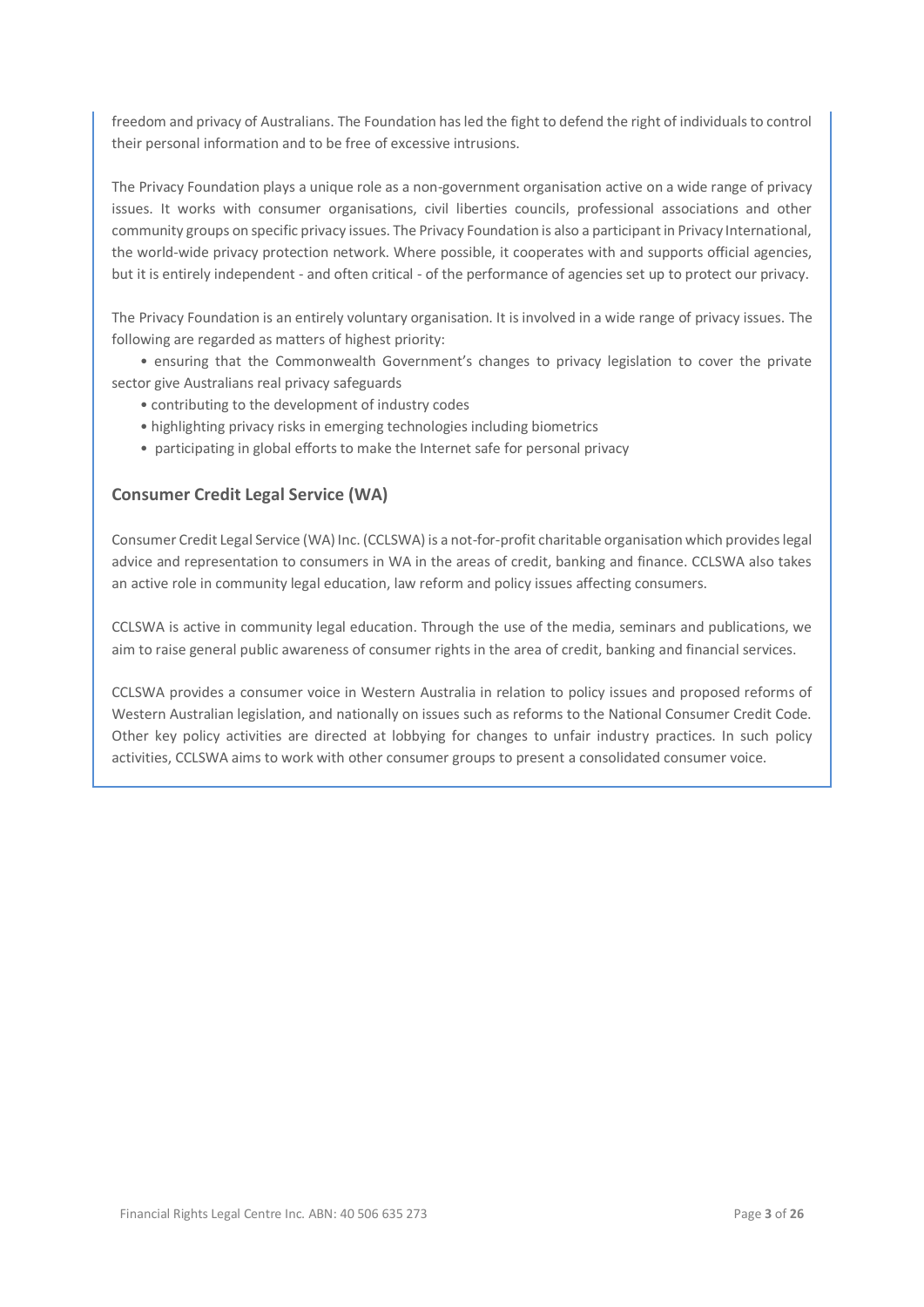# **Introduction**

Thank you for the opportunity to comment on the second tranche of proposed Credit Reporting Code (**CR Code**) Variations. This joint consumer submission has been prepared by the Financial Rights Legal Centre (**Financial Rights**) in consultation with Consumer Action Law Centre (**CALC**), Consumer Credit Legal Centre WA (**CCLSWA**) and the Australian Privacy Foundation (**APF**).

# **Specific comments on matters within scope**

- 1. Further review of the CR Code
- 2. Direct marketing practices
- 3. Inclusion of writ and summons information on credit reports
- 4. Notification where allegations of fraud
- 5. Account open date
- 6. RHI assessment
- 7. ISO references
- 8. Corrections issues
- 9. Payment information

We will respond to ARCA's proposed changes relating to each of these matters in turn.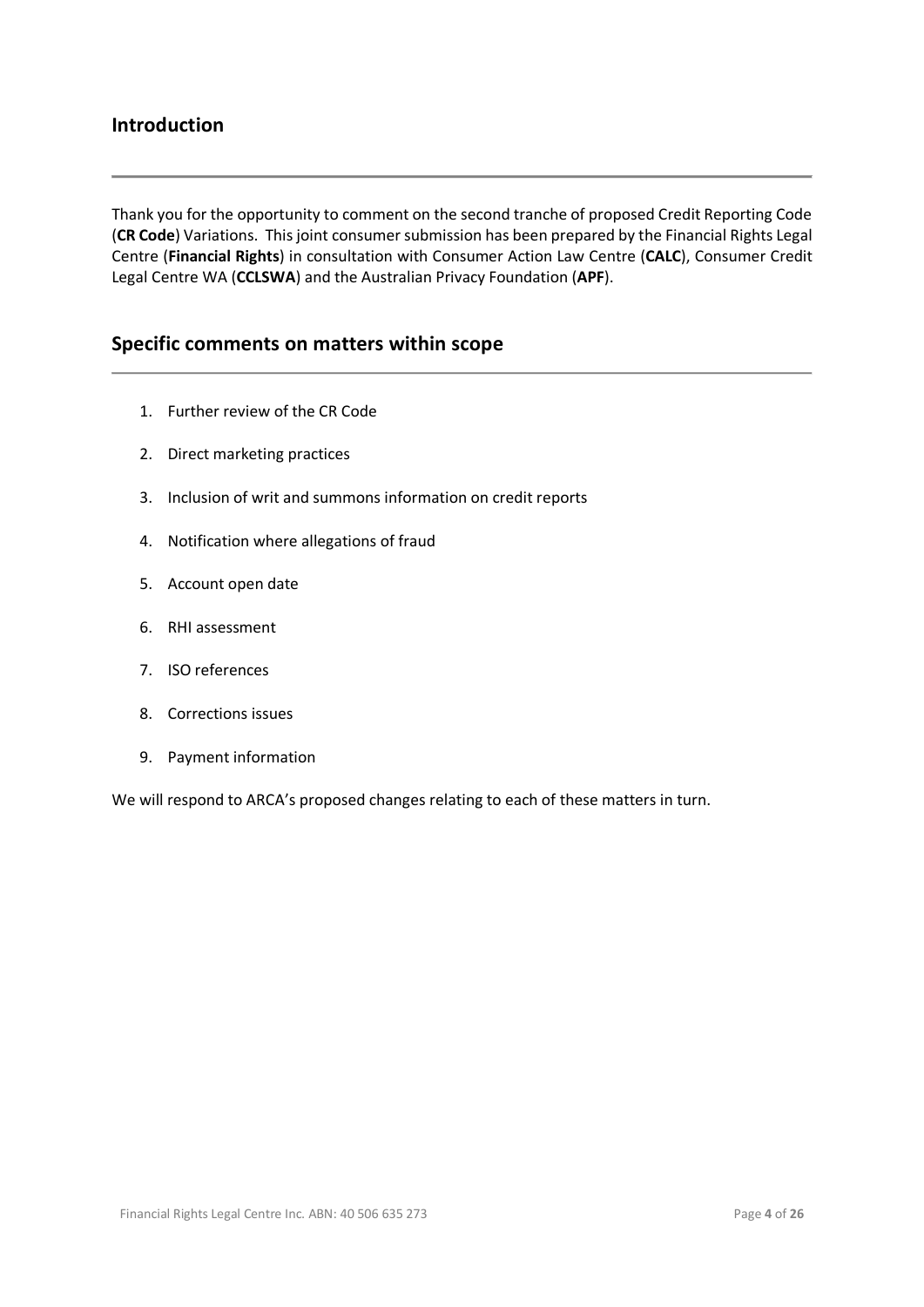1. Section 24.3 should be amended to read:

*"The Commissioner will initiate an independent review of the operation of this CR Code within 4 years of the date of the commencement of the initial independent review, and thereafter, every 4 years."*

2. Section 19.3(c) should instead read:

*"CRBs must not mislead consumers about their right to access their own credit reporting information for free, or about the differences in content between free and purchased reports; or indicate that exerting that right would negatively impact their creditworthiness."*

- 3. The sale of paid credit reports should be banned.
- 4. All relevant information should be put on consumers' free credit reports; including, at a bare minimum, credit scores.
- 5. We support the proposed additional section 19.4(c).
- 6. An additional section 19.4(d) should be added to read:

*"the CRB must not have any pre-ticked consent boxes relating to marketing on its online access-seeking platforms, and forms submitted that have included a pre-ticked consent box neither constitute opting in nor indicate the genuine consent of the access seeker."*

- 7. We support the proposal to explicitly exclude originating processes from credit reports.
- 8. Paragraph 11 in the Code should be redrafted to be explicit and in plain English such that consumers do not need to cross reference the Privacy Act in order to be aware of which types of publicly available information are allowed to be reiterated on their credit report. The wording should be as follows:

*"11.1 A CRB must only collect publicly available information about an individual:* 

- *(a) from an agency or a state or territory authority; and*
- *(b) if the content of the information that is collected is generally available to members of the public (whether in the form provided to the CRB or another form and whether or not a fee must be paid to obtain that information); and*
- *(c) if it relates to activities conducted within Australia or its external territories; and*
- *(d) if it related to the individual's credit worthiness.*

*11.2 For the avoidance of doubt publicly available information does not include:*

- *(a) originating process issued by a Court or Tribunal; or*
- *(b) any judgment or proceedings where the individual's rights have been subrogated to an insurer; or*
- *(c) any judgment or proceedings that is otherwise unrelated to credit;*

*because this information does not relate to the individual's creditworthiness."*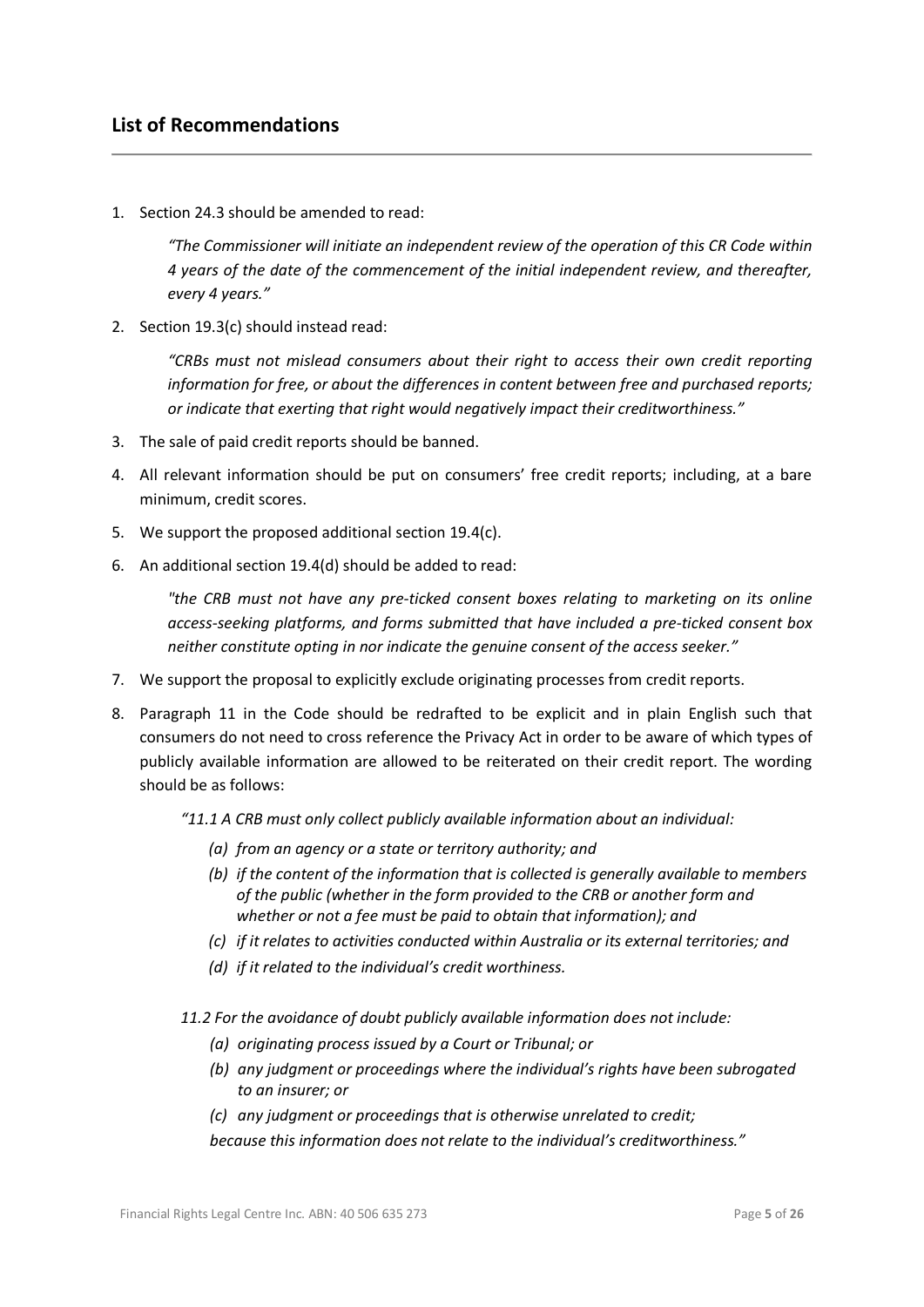- 9. We support extensions to the current ban period provisions in the Code to offer more protections to victims of fraud.
- 10. Following allegations of fraud where there is a need to correct credit reporting information, CRBs should have an obligation to act as an information hub, liaise with CPs and seek corrections on behalf of consumers who have been victims of fraud.
- 11. There should be a specific guide drafted within the next six months outlining the processes for corrections of credit reporting information, including the obligation of CRBs to act as an information hub, liaise with CPs and seek corrections on behalf of consumers who have been victims of fraud. The CR Code should then refer to this guide.
- 12. "The day the consumer credit is entered into" should refer to the day the credit is approved by the CP.
- 13. RHI should be assessed based on a point-in-time assessment.
- 14. The reporting of RHI 180+ days in arrears should remain a 7.
- 15. There should be a separate specific standard written up for complaints handling by CRBs, similar to RG 165. The CR Code should then refer to this standard.
- 16. The CR Code should also itself explicitly set out basic principles for Internal Dispute Resolution (IDR) processes for CRBs, similar to how the Code of Banking Practice and the Life Insurance Code of Practice set out basic IDR commitments for their subscribers.
- 17. In the interim, until a specific standard for complaints handling by CRBs is drafted, the CR Code should include some basic principles for IDR processes for CRBs and can refer to the updated ISO standard.
- 18. Where a CRB has contributed to a consumer's loss because of a breach of the Code, the CRB should compensate the consumer for the losses caused by the CRB's error. Consideration should be given to ways in which this can be operationalised.
- 19. We support imposing a timeframe for a consulted CRB or CP to respond to first responder CRB regarding a correction.
- 20. Sections 20.2 (b) and (c) should be amended to read:

*(c) the consulted CRB or CP has a responsibility to respond to the consultation request as soon as practicable, and not less than five business days before the end of the correction period;*

*(d) where the consulted CRB or CP will be unable to respond to the consultation request by the end of the correction period, it must advise the first responder CRB or CP at least five business days before the end of the correction period of the delay (unless the consultation request is made less than five business days before the end of the correction period, in which case the advice must be provided as soon as practicable), the reasons for this and the expected timeframe to respond to the consultation request. The expected timeframe must be reasonable.*

21. There should be more specificity in the Code as to the enforceability of section 20.2.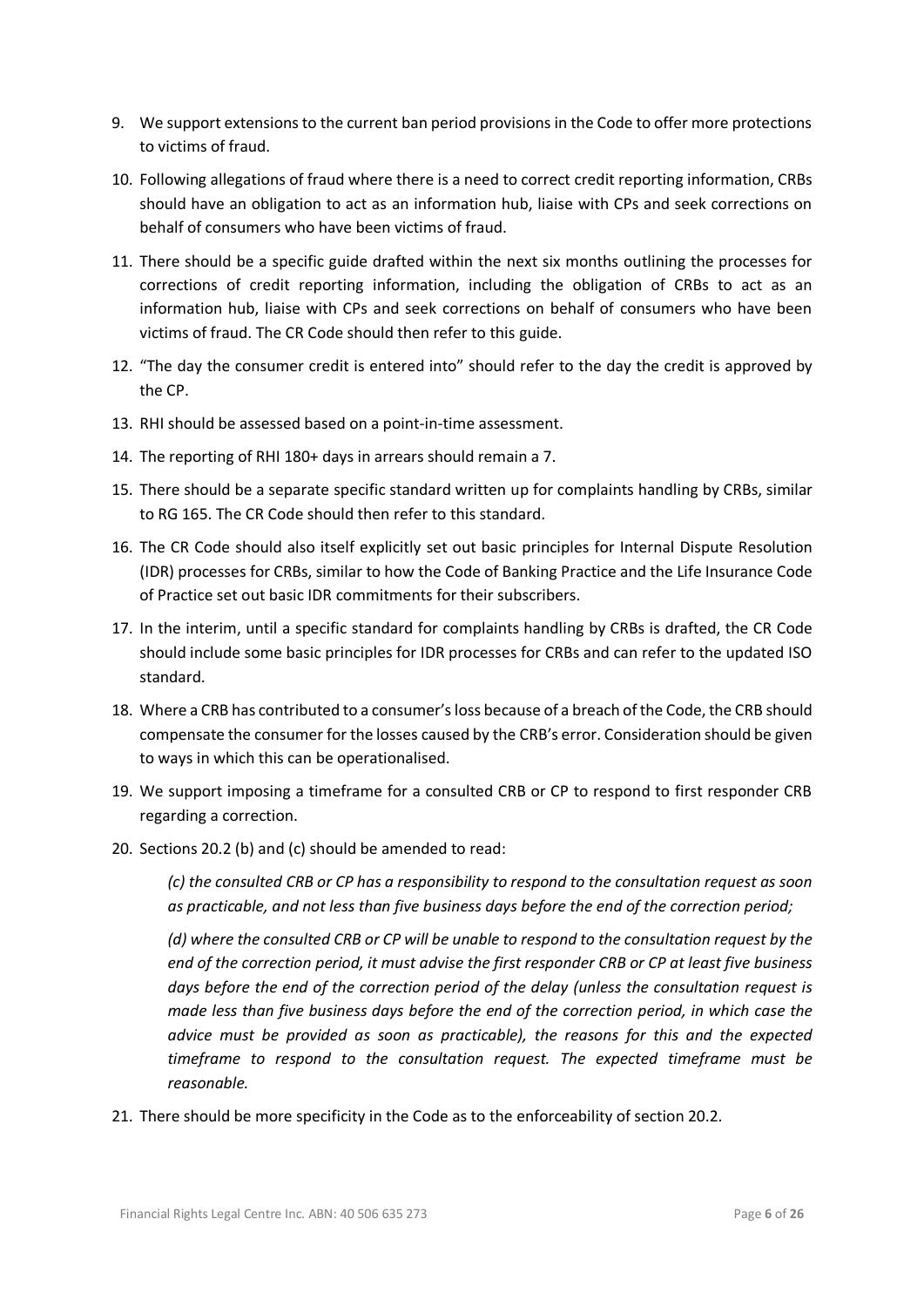- 22. Where no communication between the CRB and the CP is required, the timeframe for corrections requests should be three business days.
- 23. The respective obligations of CPs and CRBs regarding corrections issues should be separated in the Code.
- 24. In the event that an acquiring credit provider, following a correction request from a customer, is unable to obtain relevant information from the original credit provider within the timeframe required by the Code, the complainant consumer must be given the benefit of the doubt and the listing corrected or removed as appropriate.
- 25. Section 10.1(c) should not be deleted, but should instead be moved under a separate heading in the Code outlining how new arrangement information is to be recorded.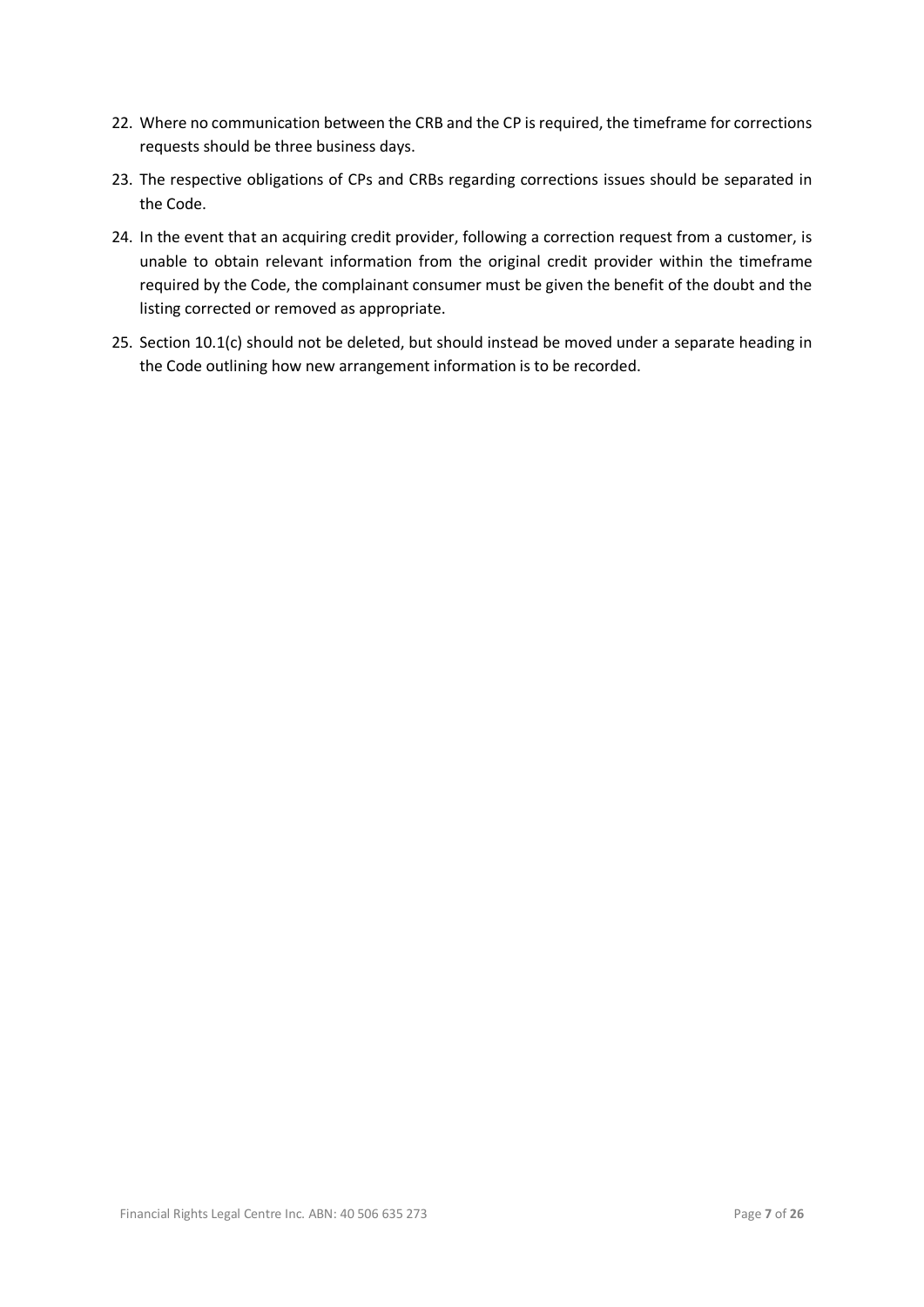## **Responses to Issues**

#### **Issue 1: Further review of the CR Code**

*"24.3 The Commissioner will initiate an independent review of the operation of this CR Code within 3 years of the date of the completion of the initial independent review, and thereafter, every 3 years (following completion of each independent review)."*

Financial Rights is supportive of amendments to paragraph 24.3 to stipulate that the CR Code will be reviewed more regularly.

We note the clarification in the consultation paper that:

*"In each instance, the three-year period will commence upon completion of each independent review which means in practice the review period will be more than three years."*

This means that if each review of the code takes up to a year or even longer, this amendment effectively sets out a four- or five-year time period between the adoption of each new Code. We agree with the assessment in the consultation paper that "a longer timeframe for reviews of the code would hamper efficient processing of CR Code issues," and further posit that an inconsistent timeframe for reviews is not ideal.

We see it as contradictory to state that the Code will be reviewed "every" three years, and yet set out a process by which in practice the Code will not in fact be reviewed and renewed every three years.

We do not believe the review schedule should be tied to how long each review takes. This can disincentivise a swift review process.

Regular reviews of the Code are important to ensuring that developments in the finance sector and in the practices of CPs and CRBs can be accounted for through effective, up-to-date regulation.

As such, we suggest an alternative wording of this amendment:

*"24.3 The Commissioner will initiate an independent review of the operation of this CR Code within 4 years of the date of the commencement of the initial independent review, and thereafter, every 4 years."*

## **Recommendations**

**1. Section 24.3 should be amended to read:**

*"The Commissioner will initiate an independent review of the operation of this CR Code within 4 years of the date of the commencement of the initial independent review, and thereafter, every 4 years."*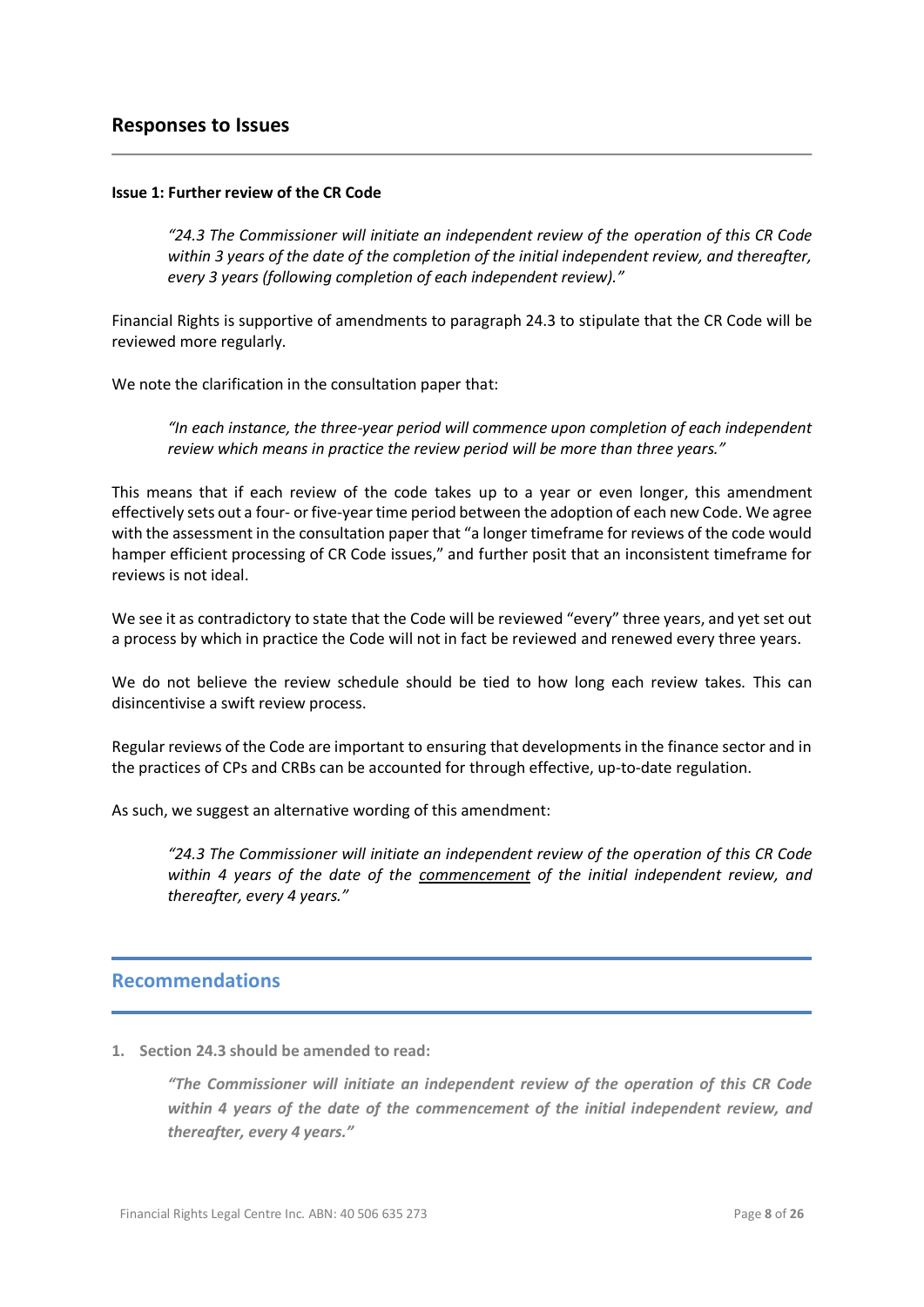### **Issue 2: Direct marketing practices**

We note that regarding suggested changes to the Code provisions relating to direct marketing practices, the PwC report states that:

"*Caution was advised in proposing amendments to the Code which may impinge upon the established regulatory regimes under the APPs or Australian Consumer Law*."

We are pleased that the discussion paper acknowledges that the role of the Code is to strengthen and raise standards beyond existing law. This does not in any way impinge upon law, merely strengthens it.

In 2018 the Federal Court<sup>1</sup> ordered Equifax to pay a \$3.5 million penalty for misleading and deceptive conduct and unconscionable conduct in relation to credit reporting services.

Equifax routinely misled consumers by informing them:

- that paid credit reports were more comprehensive than the free reports it was required to provide under the law, when in fact these reports contained the same information; and
- that payment for the report would be a single one-off fee, when in fact its paid credit report packages automatically renewed unless the customer opted out.

According to ACCC Commissioner Sarah Court, "Equifax's conduct caused people to buy credit reporting services in situations when they did not have to. Consumers have the legal right to obtain a free credit report under the law."

We support attempts to strengthen the Code to curb this type of conduct.

### *Differentiation between the free and fee-based credit reports offered by CRBs*

*"19.3(c) the information made available by the CRB about the fee-based service must also identify the difference between the information or service available to the <i>access seeker* as *part of its fee-based service compared to that information or service available to the access seeker free of charge."*

We acknowledge that this additional clause is intended in part to address consumer advocates' concerns with the severely misleading statements regularly made to consumers by CRBs, regarding fictional negative implications for consumers from seeking their free report. However, we are concerned that this form of words may actually serve to legitimise upselling on the part of CRBs, under the guise of explaining the differences: one difference in particular being the inclusion on paid reports, but not on free reports, of credit scores.

We suggest the following form of words as an alternative to the proposed amendment set out above for section 19.3(c):

**.** 

<sup>1</sup> Australian Competition and Consumer Commission v Equifax Australia Information Services and Solutions Pty Ltd [2018] FCA 1637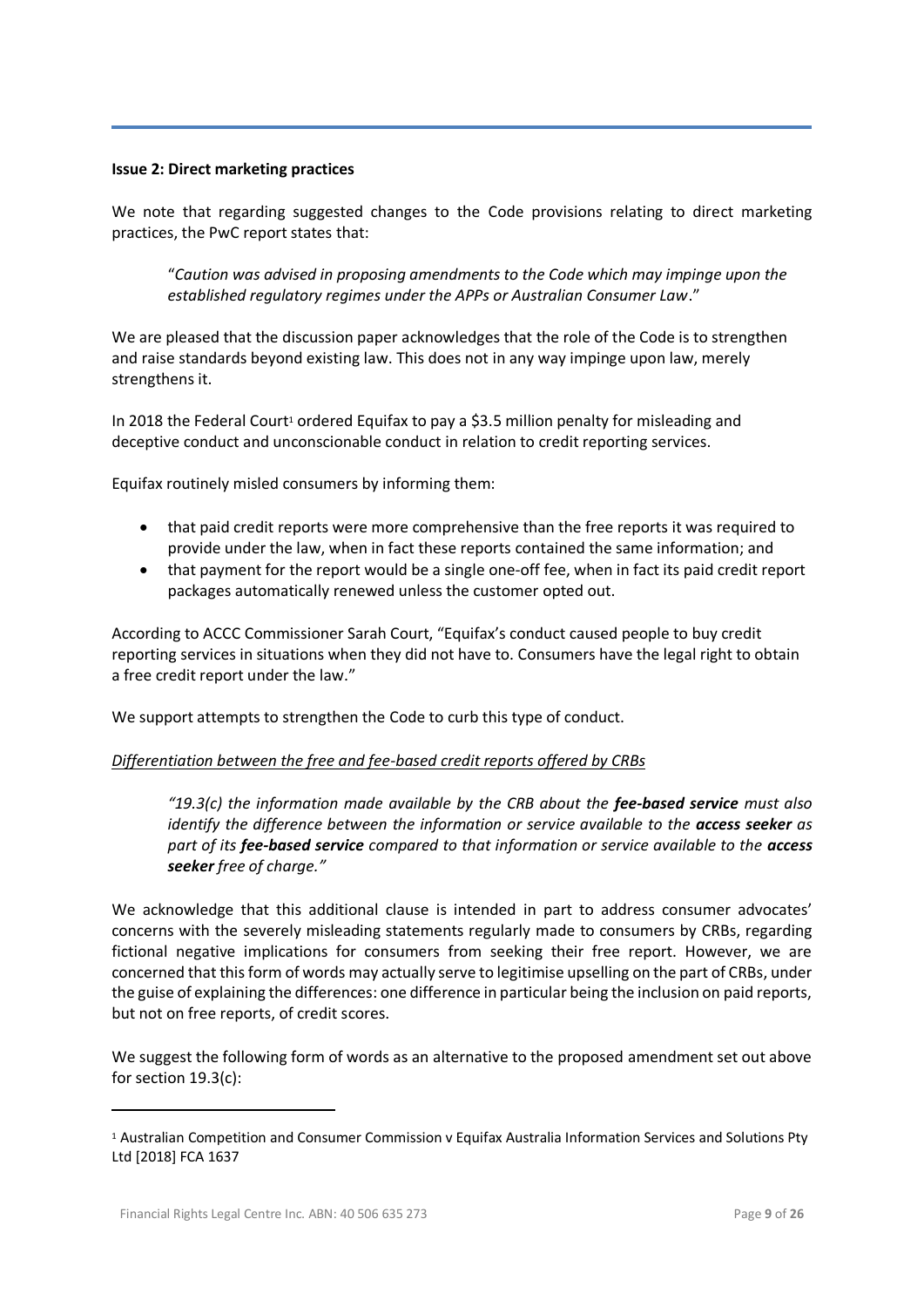*"CRBs must not mislead consumers about their right to access their own credit reporting information for free, or about the differences in content between free and purchased reports; or indicate that exerting that right would negatively impact their creditworthiness."*

This form of words is in line with and builds upon Australian Privacy Principle 7 and ASIC's RG 234, and makes clear that CRBs are to cease the damaging practice of upselling.

We note that several CRBs do not offer paid reports. In our view, CRBs should not offer paid reports at all and should include all relevant information in the free reports, including credit scores, and be able to provide those reports promptly upon request.

Allowing consumers to regularly review their data free of charge is a basic accountability mechanism which would both improve the integrity of the system and recognise consumer's essential ownership of data collected about them. The law permits an exception to privacy to improve the efficiency of the credit market. It does not follow that consumers should be able to be charged to look at their own information.

If the CR Code does not move to explicitly ban the sale of paid reports, at a minimum CRBs should be obliged to include credit scores in all free credit reports provided under the current free access rules.

### *Pre-ticked consent boxes*

*"19.4(c) the CRB may only provide the access seeker with a direct marketing communication where the access seeker has provided his or her consent to receipt of this communication by opting in to providing this consent"*

We are supportive of moves to curb aggressive marketing made to consumers who have requested a free credit report. However, we are concerned that the proposed additional clause may still leave open a loophole for CRBs to argue that the submitting of a form that includes a pre-ticked consent box constitutes opting in to providing this consent.

The PwC report states that:

"*Consumers have specific avenues of redress available under the Act and the Australian Consumer Law when subject to misleading or aggressive marketing*"

However, there is no redress for consumers whom CRBs can claim have consented by submitting a form that includes a ticked consent box, even in cases when that box has been pre-ticked and consumers may be completely unaware that they have supposedly provided their consent.

As outlined in our previous submission, the usage of pre-ticked consent boxes raises significant concerns over aggressive marketing from CRBs to consumers who have requested a free report.

If this clause indeed is intended to outlaw the practice of CRBs including pre-ticked consent boxes in their request forms for free credit report, then it should be explicitly stated as such in the Code. It is our understanding that no CRBs are currently using pre-ticked consent boxes. There is therefore no impediment to enshrining this position clearly in the Code to ensure that there can be no change to this practice in the future.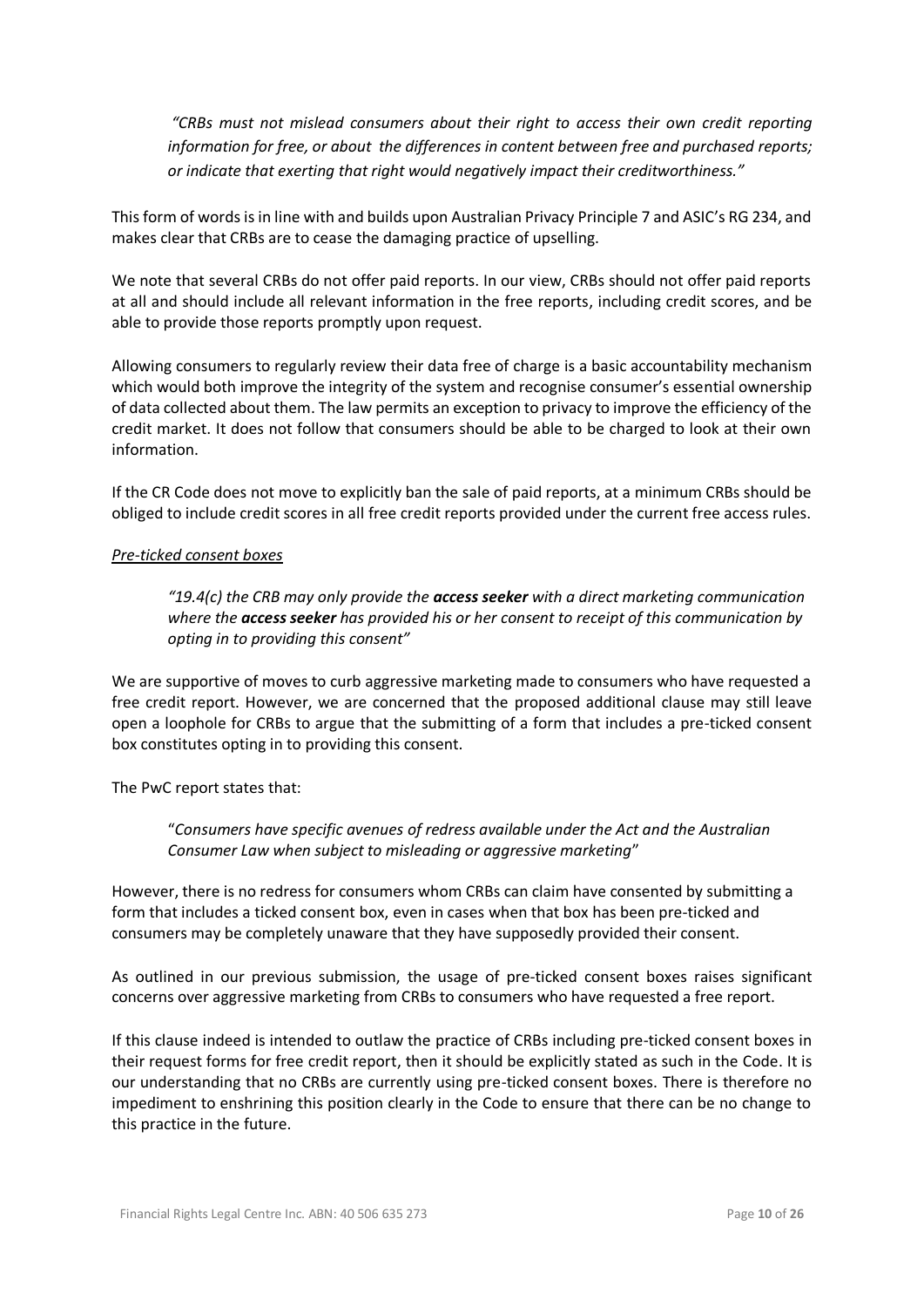We recommend an additional clause:

*"19.4(d) the CRB must not have any pre-ticked consent boxes relating to marketing on its online access-seeking platforms, and forms submitted that have included a pre-ticked consent box constitute neither opting in nor indicate the genuine consent of the access seeker."*

## **Recommendations**

**2. Section 19.3(c) should instead read:**

*"CRBs must not mislead consumers about their right to access their own credit reporting information for free; the differences in content between free and purchased reports; or indicate that exerting that right would negatively impact their creditworthiness."*

- **3. The sale of paid credit reports should be banned.**
- **4. All relevant information should be put on consumers' free credit reports; including, at a bare minimum, credit scores.**
- **5. We support the proposed additional section 19.4(c).**
- **6. An additional section 19.4(d) should be added to read:**

*"the CRB must not have any pre-ticked consent boxes relating to marketing on its online access-seeking platforms, and forms submitted that have included a pre-ticked consent box neither constitute opting in nor indicate the genuine consent of the access seeker."*

### **Issue 3: Inclusion of writ and summons information on credit reports**

*"11.1(d) Publicly available information does not include originating process issued by a Court or Tribunal because this information does not relate to the individual's creditworthiness."*

We are supportive of the explicit exclusion of originating process from credit reports. The Explanatory Memorandum for s6(1) of the Privacy Act is very clear on this matter:

*'the definition expressly refers only to judgements, not any other form of, or stages in, court proceedings. This means that, for example, an originating summons cannot be included in an individual's credit information as court proceedings information because it is not a judgement (even though it is part of the proceedings of the court)'.*

We are aware of some opposition to this amendment on the basis that information relating to originating proceedings is already publicly available elsewhere. In our view, this is irrelevant. The explicit inclusion of this information in a person's credit report for the purposes of informing the credit assessment processes of potential creditors fundamentally changes the impact of the information. Such an interpretation also defeats the clear intent of the legislation as outlined in the Explanatory Memorandum above.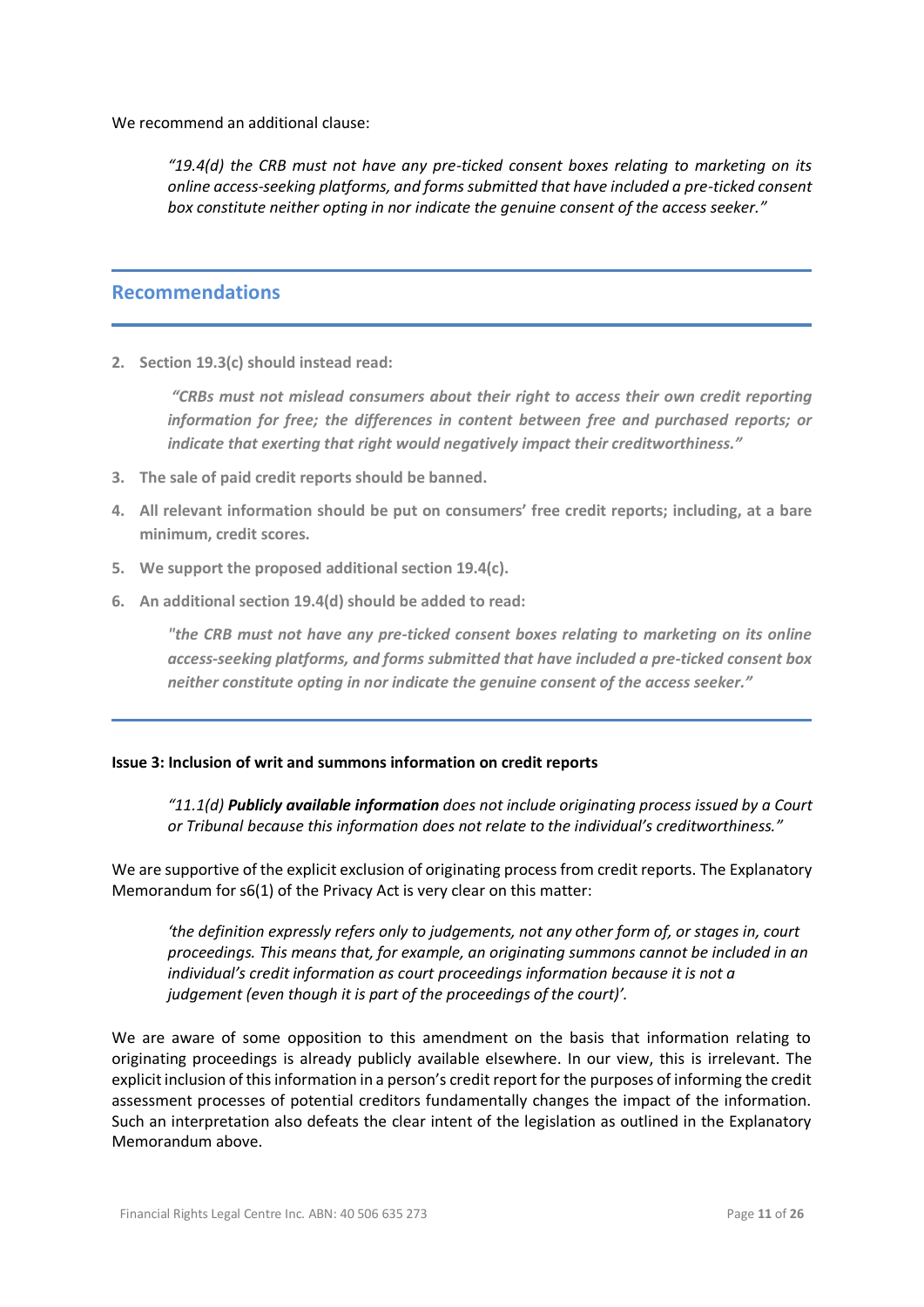There may be other examples of where publicly available information relating to court proceedings should not be included in credit reports as a result of the requirements of section 6N(k)(i). The exception in s6NK(ii) specifically refers to "court proceeding information" which is defined in section 6 as relating to credit only. Other judgment and information may still be "publically available" <sup>2</sup> and not relating to credit (and therefore not excluded in s6N(k)(ii)). For example, where an individual's rights have been subrogated to an insurer and the insured no longer has any control over whether to initiate or contest the proceedings and whether or not any resulting judgment is paid by the insurer. The information proceedings were issued or a judgment was entered may be publically available, such as open access information in NSW and are unrelated to credit. Similarly other civil matters, for example, resulting from a building dispute may be publically available information but should be similarly excluded. To do otherwise is to deny access to justice by creating a disincentive for individuals to defend any matter in court in case they are fully or partially unsuccessful and end up with a judgment on their credit report.

We submit that clause 11.1 should be amended further so that a consumer does not have to cross reference section 6N(k)(i) of the Privacy Act in order to be aware of their rights. Consumers should be immediately aware upon reading this section of the Code which types of publicly available information are allowed to be reiterated on their credit report.

We suggest the following amendments:

- *"11.1 A CRB must only collect publicly available information about an individual:* 
	- *a) from an agency or a state or territory authority; and*
	- *b) if the content of the information that is collected is generally available to members of the public (whether in the form provided to the CRB or another form and whether or not a fee must be paid to obtain that information); and*
	- *c) if it relates to activities conducted within Australia or its external territories; and*
	- *d) if it related to the individual's credit worthiness.*
- *11.2 For the avoidance of doubt publicly available information does not include:*
	- *(a) originating process issued by a Court or Tribunal; or*
	- *(b) any judgment or proceedings where the individual's rights have been subrogated to an insurer; or*
	- *(c) any judgment or proceedings that is otherwise unrelated to credit; because this information does not relate to the individual's creditworthiness."*

# **Recommendations**

**.** 

**7. We support the proposal to explicitly exclude originating processes from credit reports.**

<sup>2</sup> Section 5 Court Information Act 2010 (NSW) 'open access information' includes originating proceedings in civil matters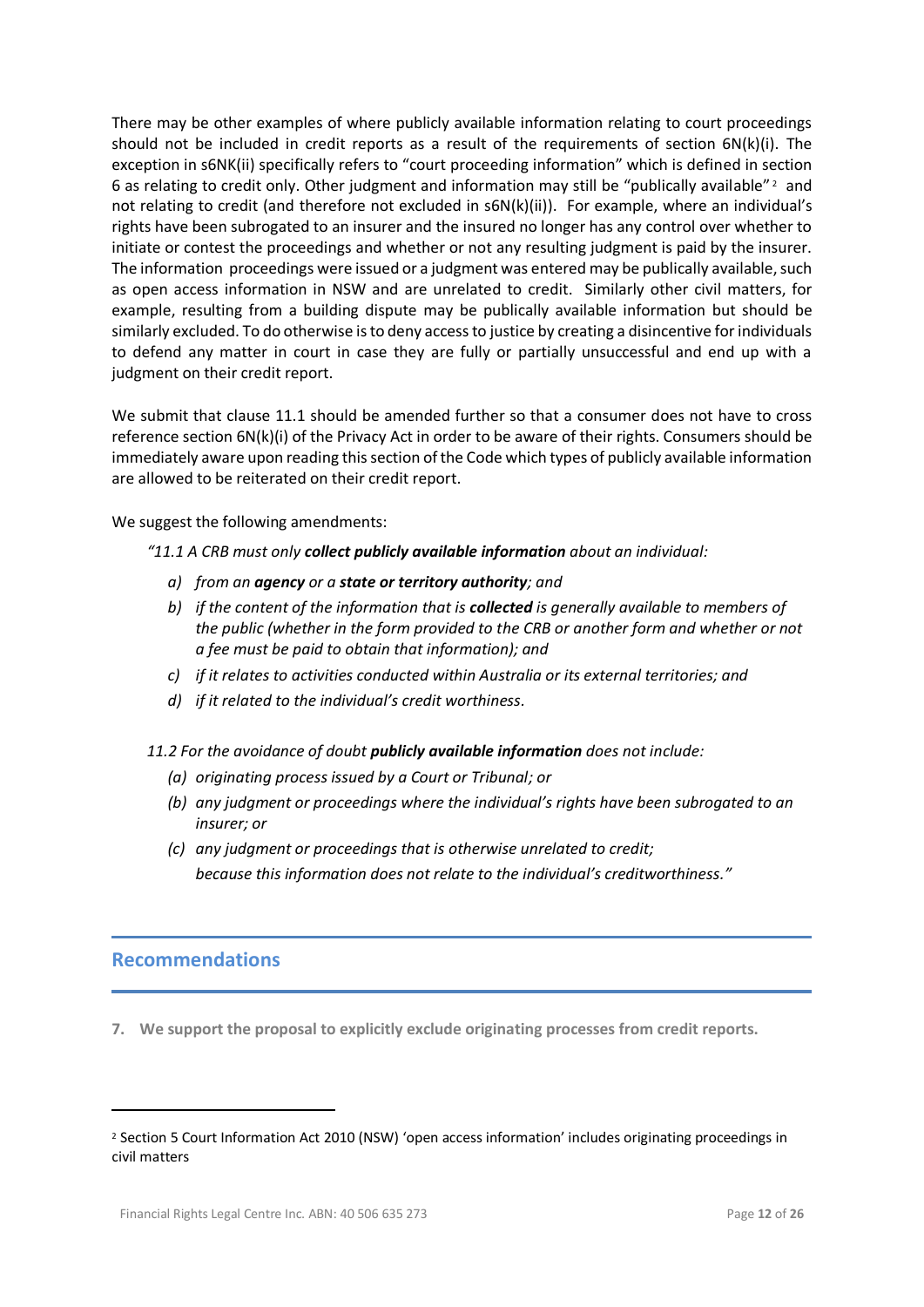**8. Paragraph 11 in the Code should be redrafted to be explicit and in plain English such that consumers do not need to cross reference the Privacy Act in order to be aware of which types of publicly available information are allowed to be reiterated on their credit report. The wording should be as follows:**

*"11.1 A CRB must only collect publicly available information about an individual:* 

- *(e) from an agency or a state or territory authority; and*
- *(f) if the content of the information that is collected is generally available to members of the public (whether in the form provided to the CRB or another form and whether or not a fee must be paid to obtain that information); and*
- *(g) if it relates to activities conducted within Australia or its external territories; and*
- *(h) if it related to the individual's credit worthiness.*
- *11.2 For the avoidance of doubt publicly available information does not include:*
	- *(d) originating process issued by a Court or Tribunal; or*
	- *(e) any judgment or proceedings where the individual's rights have been subrogated to an insurer; or*
	- *(f) any judgment or proceedings that is otherwise unrelated to credit;*
	- *because this information does not relate to the individual's creditworthiness."*

#### **Issue 4: Notification where allegations of fraud**

*"17.1 Where an individual believes on reasonable grounds that the individual has been, or is likely to be, a victim of fraud and the individual requests a CRB not to use or disclose their credit reporting information, the CRB must immediately*

*(c) explain to the individual that they may request a ban period with other CRBs, and that the individual can consent to the CRB (the first CRB) notifying the CRBs nominated by the individual (the notified CRBs) that the individual has requested that the notified CRB/s not use or disclose the individual's credit reporting information (additional ban period request). Where this additional ban period request is made by the individual:*

*(i) the first CRB must, as soon as reasonably practicable, provide the notified CRB/s with the information request provided by the individual to the first CRB;*

*(ii) The notified CRB must treat the additional ban period request provided by the first CRB as if it had been provided by the individual directly to the notified CRB."*

We support additions to the Code to require CRBs provide more consumer protection in the event of fraud. However, ban periods alone have limited application to assist victims of fraud. Very little is stipulated in the Code regarding steps other than a ban that CRBs and CPs are obliged to take to protect consumers from fraud and/or to investigate allegations of fraud.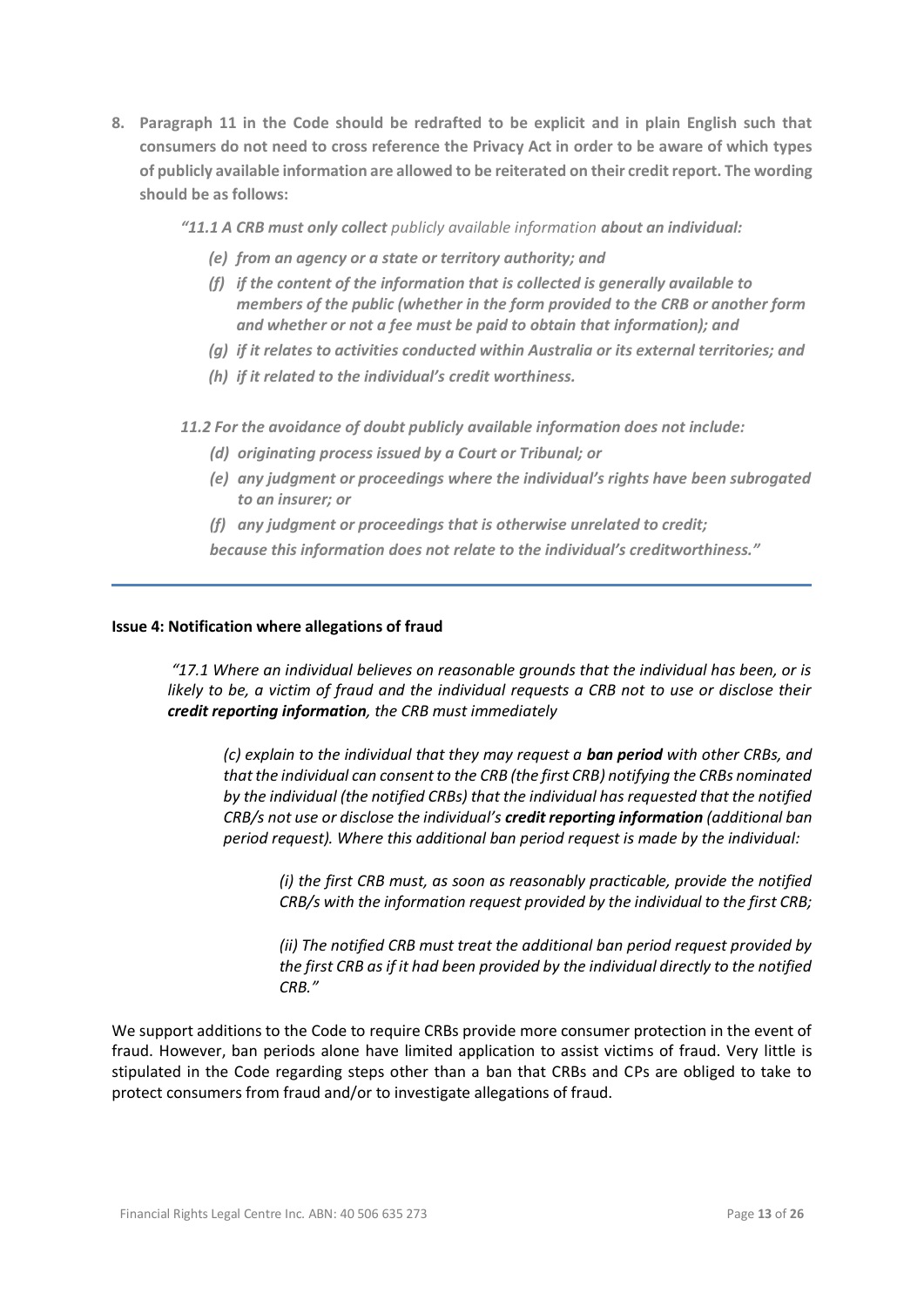Ban periods may be useful for consumers who become aware that new accounts are being fraudulently opened in their name, while this is happening. However, ban periods are not sufficient protection for consumers who have already been victims of fraud and need to report as such to their CPs and seek corrections. We far more commonly assist people who become aware that they have been a victim of fraud when they apply for credit and are rejected or are contacted by a credit provider relating to repayment of a debt that has been fraudulently incurred, and as such as are in need of multiple corrections from CPs, than we do people who may benefit from a ban period.

Consumers are significantly inconvenienced by the multiple corrections often required after instances of fraud. At present, the pressure is on consumers themselves who have been victims of fraud to approach and initiate conversations with each CP individually and to repeatedly provide the same evidentiary material to seek corrections. This can be a drawn out and exhausting process for consumers, who may be significantly disadvantaged. Consumers are further inconvenienced by incorrect information remaining on their credit report for extended periods due to the drawn out process for seeking corrections; with implications for consumers' applications for credit.

The additional data now being supplied as part of CCR will further complicate this process for consumers as there may be both credit liability information and repayment history information that is inaccurate or misleading as a result of fraud, in addition to inquiries and negative data.

It is necessary that consumers are able to access a mechanism that can streamline the process of reporting and corrections following instances of fraud. It is vital that in instances of fraud, the CRB acts as a hub of information throughout the corrections process, communicates with all relevant CPs and works with them to take action to protect the consumer, keeps track of responses and documentation and regularly reports back to the consumer.

In order for CRBs to reliably comply with such a process we suggest a specific guideline be drafted in the next six months on the protocols CRBs and CPs must follow in assisting in consumers' requests for corrections, including the specific guidelines for CRBs in instances of fraud.

We are aware that CRBs taking on a greater role to properly assist consumers who have been victims of fraud may create a cost, but it is our position that as CRBs are in a far better position to streamline this process than individual borrowers, they can and should play a critical role for people who may be facing serious hardship.

This position is shared by PwC, whose report states:

"*it was apparent that the consultation feedback indicated that the mechanism dealing with fraud could be bolstered and some of the default responsibility placed on affected consumers could be shared by other parties*"

and

"*Given CRBs and CPs are fundamentally better placed to investigate, address and alleviate situations of fraud, shifting part of the obligation on consumer onto CRBs and CPs is conceptually supported."*

The development of a specific guide stipulating the obligations of CRBs and CPs through the corrections process can help to ensure compliance and fair outcomes for consumers following instances of fraud.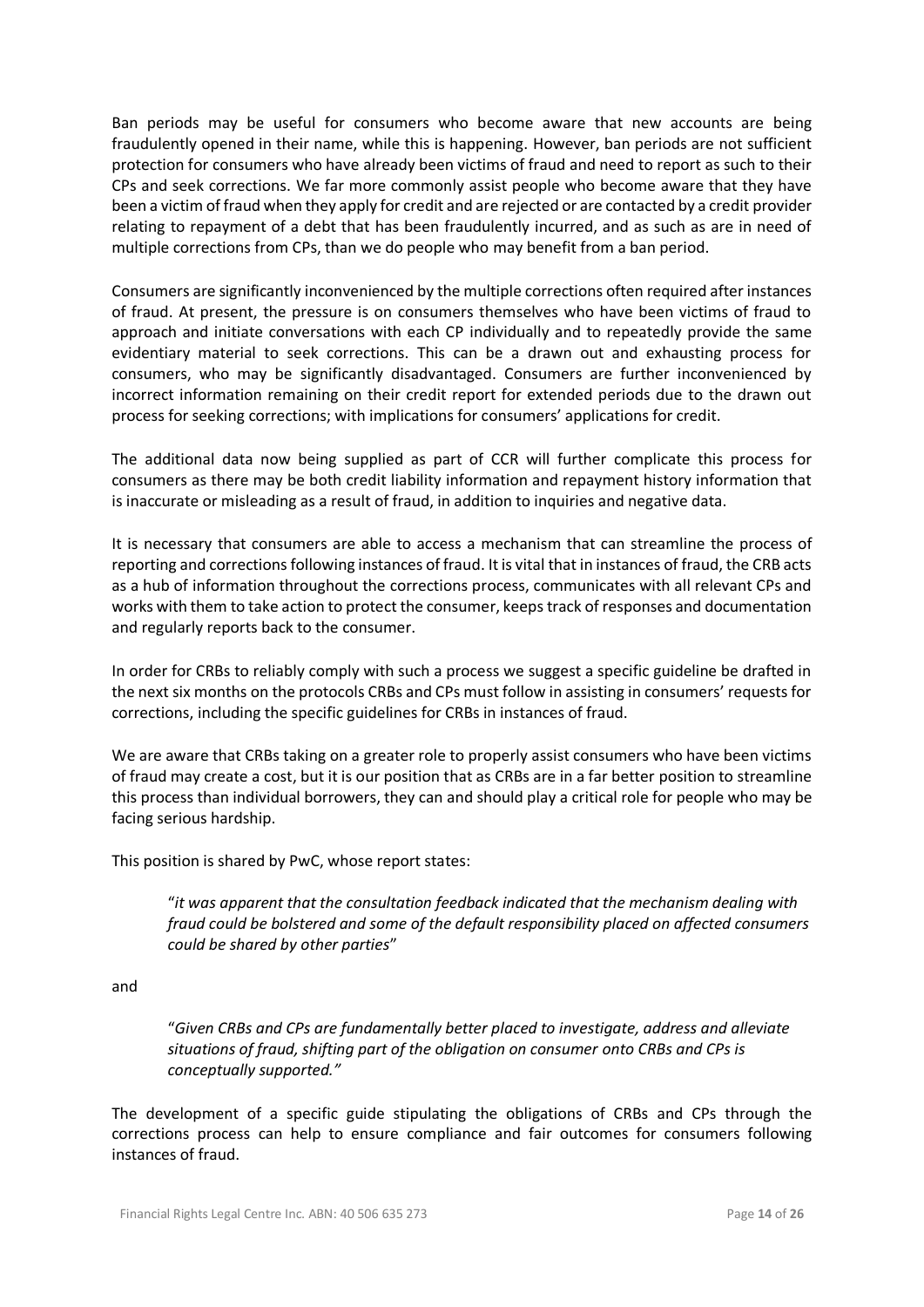#### **Case study –Ian's story**

Ian has been an ongoing victim of identity theft since 2016, and has reported 16 separate incidents to the police, including fraudulent loans, credit cards and phone plans. The police are not acting sufficiently to solve the problem and the existing fraud protection mechanisms of CRBs and CPs have not fixed things. Each time an incident has arisen, Ian has had to take it upon himself to sort out the situation directly with the relevant CP, and to get in touch with each of the three major CRBs. He came to Financial Rights for assistance in clearing his credit report. He continues to receive very little assistance from CPs and CRBs either to solve the underlying problem or to more proactively assist when incidents arise.

*Source: Financial Rights Legal Centre*

#### **Case study –Lara's story**

When Lara contacted us, she had been separated from her ex-partner for a month, after three years of marriage. At the time, she was receiving assistance from a social worker and a counsellor due to domestic violence throughout the relationship.

Throughout the relationship, Lara's income of approximately \$5,000 per month was deposited into a joint account, which only her husband was able to access. He would give her one card to use, telling her the max limit was \$200, and if she asked for more money he would only provide small amounts of cash. Lara never knew how to access the joint account or see statements.

The separation was a result of Lara becoming aware that her ex had gambled away \$200,000 of their joint savings. After the separation, she went to the bank to find out if there were any credit cards or account in her name, and found there was a credit card debt of about \$4,500.

On advice from Financial Rights, Lara then obtained a copy of her credit report and found several fraudulent enquiries listed, and several debts incurred by her ex, including one that had been sold on to a debt collector. Lara is now in the process of contacting each relevant CP directly to resolve the issues and make corrections to her credit report. She is still unsure if there are further debts she is unaware of.

*Source: Financial Rights Legal Centre*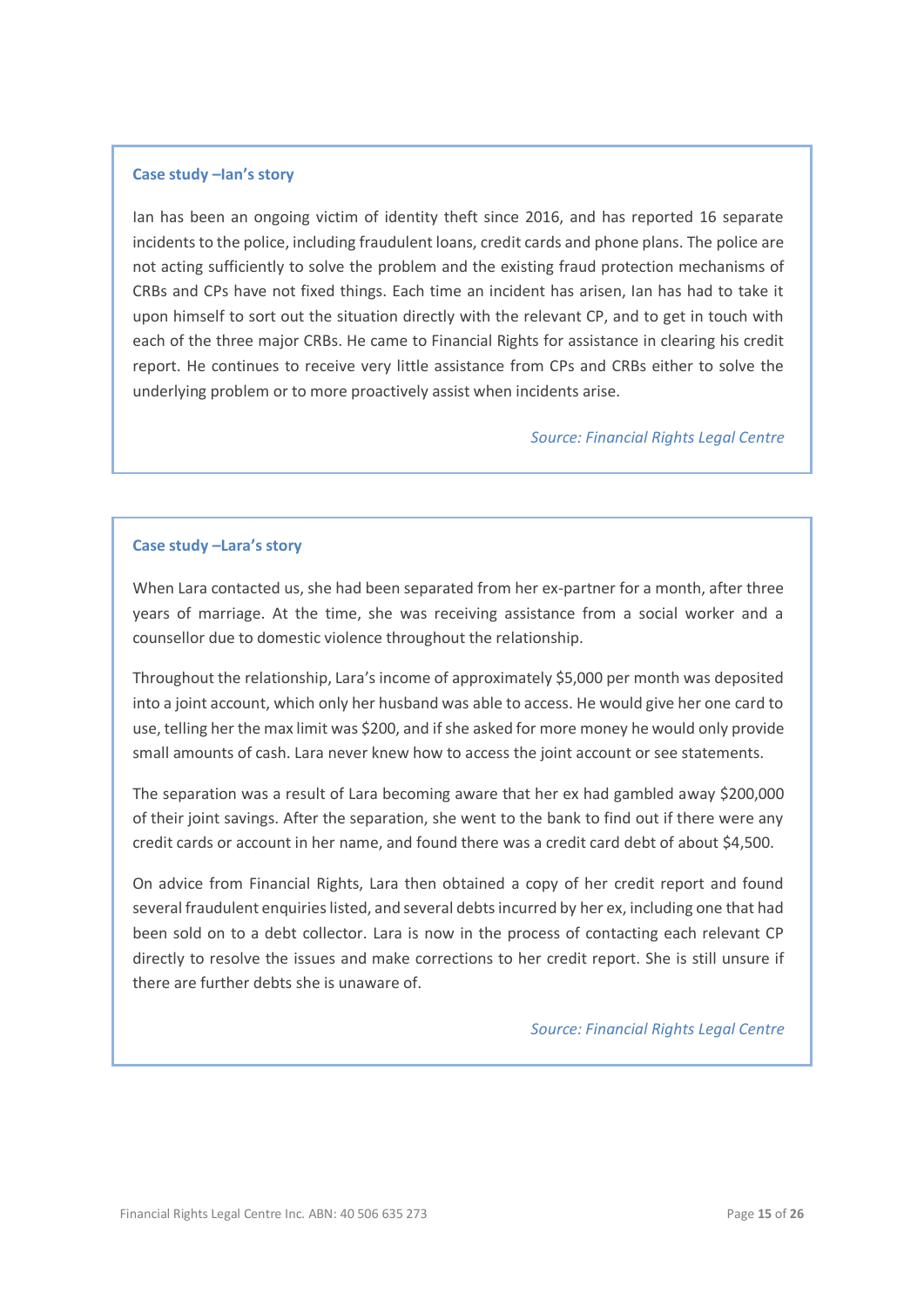### **Case study –Alex's story**

Alex had his wallet and business cheque book stolen in 2003. He reported this to the police at the time. A few years ago, he applied for credit and was refused and told he had a very poor credit score. He accessed his credit report and had a large number of credit infringements which he knew nothing about. The only debt on his file that he acknowledges is one for approximately \$500. Alex contacted Financial Rights after having tried to sort the problem out for three years. He is negotiating directly with each individual CP to make corrections to his credit report and is finding the process lengthy and complicated.

*Source: Financial Rights Legal Centre*

## **Recommendations**

- **9. We support extensions to the current ban period provisions in the Code to offer more protections to victims of fraud.**
- **10. Following allegations of fraud where there is a need to correct credit reporting information, CRBsshould have an obligation to act as an information hub, liaise with CPs and seek corrections on behalf of consumers who have been victims of fraud.**
- **11. There should be a specific guide drafted within the next six months outlining the processes for corrections of credit reporting information, including the obligation of CRBs to act as an information hub, liaise with CPs and seek corrections on behalf of consumers who have been victims of fraud. The CR Code should then refer to this guide.**

#### **Issue 5: Account open date**

*"6.2(a) "the day the consumer credit is entered into" is:*

*(i) for consumer credit card or charge card credit, the later of the approval day or the day the credit is generated by the credit provider;*

*(ii) for all other consumer credit, the later of the day credit is made available to the individual or the day the credit is generated by the credit provider"*

At present, most CPs define 'account open date' for credit cards as the day the credit card amount is approved. This proposed amendment shifts away from what is both current practice and in our view best practice. Only one CP argues that 'account open date' should mean the day when a credit card is activated.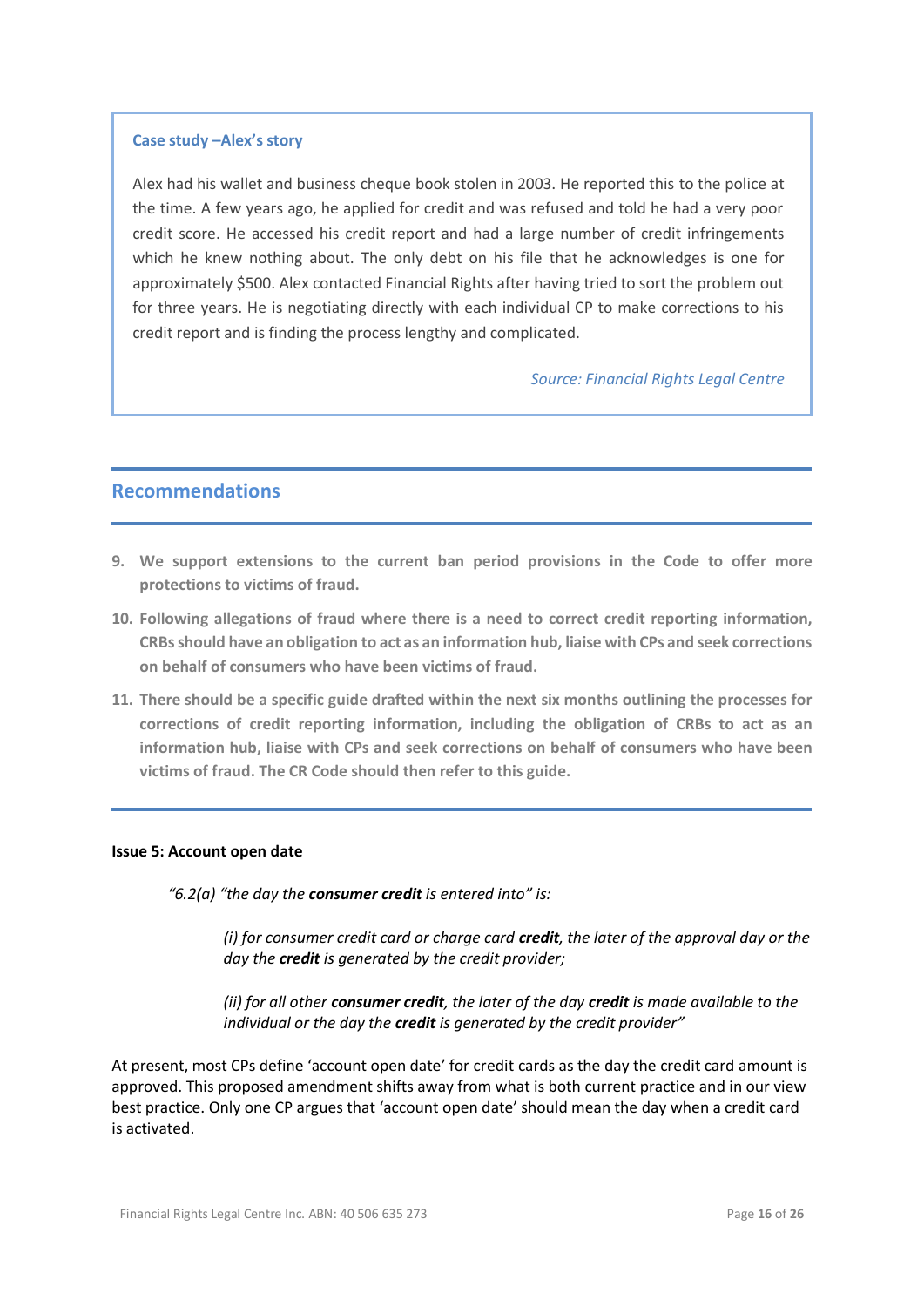It is our view that account open date listed on a credit report should be the day that credit is approved. It is this day that the credit is available to the consumer. In theory, the consumer could activate and spend the entire credit limit in the same day: it serves no responsible lending purposes not to list the card on the report until it is activated because other credit could be granted in the meantime without any knowledge of the existence of the approved but so far inactive account. If the consumer does not ultimately activate the account, and this is preventing them from accessing other credit, it will need to be closed.

We suggest that section 6.2(a) should define account open date as, for cards, the approval day, and for other consumer credit, the day the credit is made available to the individual.

## **Recommendations**

12. "The day the consumer credit is entered into" should refer to the day the credit is approved by **the CP.**

### **Issue 6: RHI assessment**

Financial Rights are supportive of the clarification in the Code that RHI should be assessed based on a point in time assessment. It is important that there is consistency across CPs and CRBs as to when and how RHI is assessed, and a point in time assessment is the most appropriate approach.

An assessment of RHI based on a consumer's "worst" position at any point in a given month would over-penalise consumers for falling very temporarily behind. Further, if RHI were based on the "worst" position, we would be concerned that consumers might prioritise other payments, knowing that there is little point in them acting quickly to reduce their arrears before the end of the month as "the damage has already been done", so to speak. The point-in-time assessment is a strong incentive for consumers to get back on track in a timely manner throughout a month in which they may have at some point been overdue.

We are not supportive of the proposed change from a '7' to an 'X' for the reporting of RHI 180+ days in arrears. To someone unfamiliar with RHI or accessing their credit report for the first time, a 7 following a 6 looks clearer than an X does. Further, we are concerned with the precedent that accepting such a change would make, given that the primary justification for the change is that the reporting of an 'X' rather than a '7' is already industry practice.

We are disappointed that many CRBs are already reporting an 'X' rather than a '7' on consumers' credit reports in contravention of the CR Code. We understand that the Australian Credit Reporting Data Standard (**data standard**) is inconsistent with the CR Code as it stands, and does indicate an 'X' for the reporting of RHI 180+ days in arrears. It is inappropriate that these two documents are inconsistent with one another, and that in instances of inconsistencies, CR Code subscribers can choose to simply disregard the Code.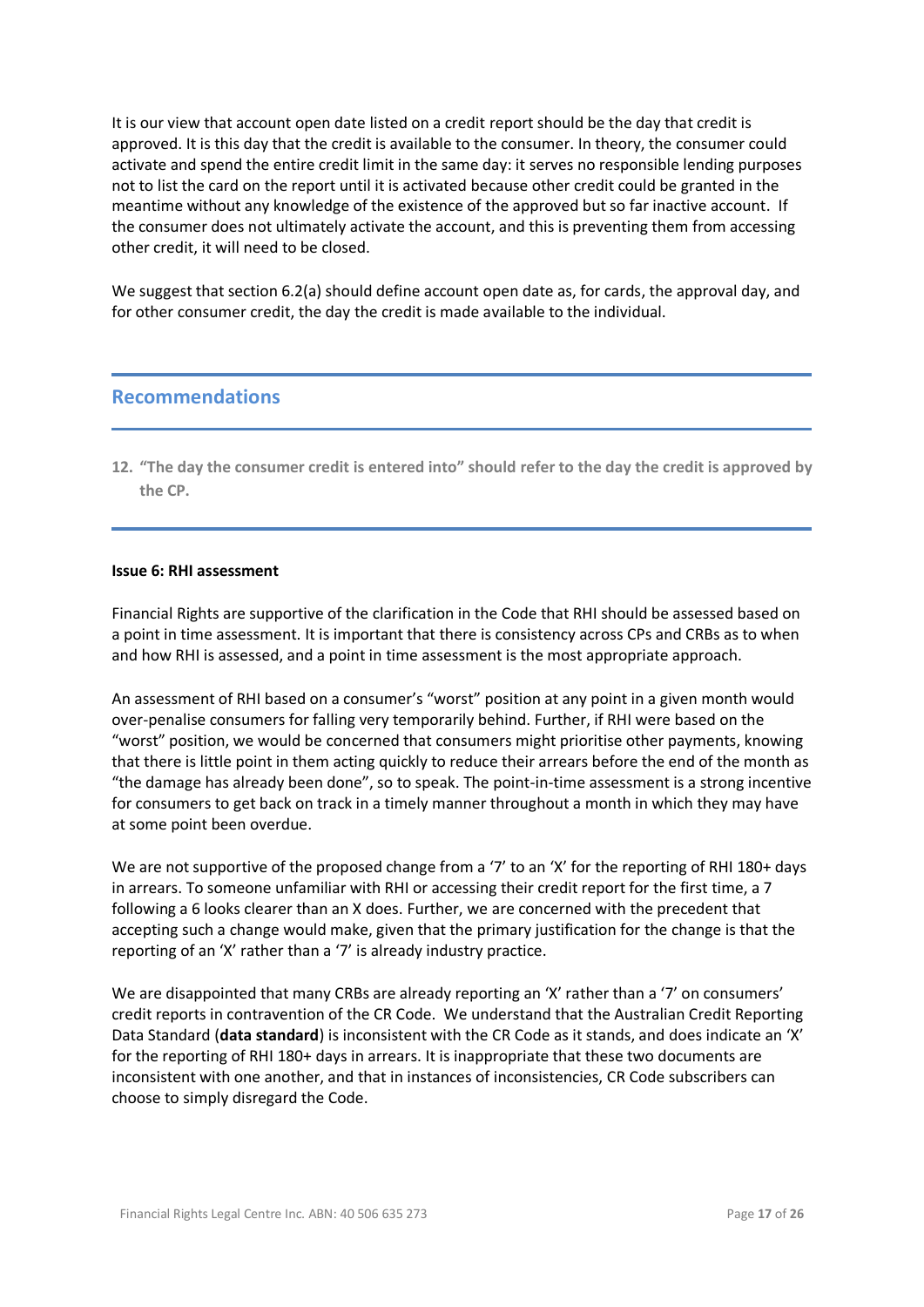Inconsistency between the data standard and the CR Code cannot be an excuse to amend the Code, particularly given that amendments to the CR Code involve consumer consultation while the data standard is solely industry-generated. While the proposed change from a 7 to an X is minor, we are concerned that accepting this amendment sets a precedent whereby inconsistency can be manufactured between the data standard and the CR Code through industry amendments to the data standard, and then that inconsistency used as justification to amend the Code to a position more favourable to industry and less favourable to consumers.

# **Recommendations**

**13. RHI should be assessed based on a point-in-time assessment.**

**14. The reporting of RHI 180+ days in arrears should remain a 7.**

### **Issue 7: ISO References**

Financial Rights agrees that if the Code refers to the ISO guidelines for complaint handling in organisations that it should refer to the most recent standard.

However, we note that the ISO standards are very expensive to access in full, other than through state libraries. It is unreasonable to expect that a consumer wishing to understand the standards to which their CRB and CP are presumed to be held must either first find the ISO standards online and then spend hundreds of dollars to download them, or be aware that they are able to view them at a state library. It is disingenuous to outline obligations in the Code that it is unfeasible for consumers to be able to understand and hold CPs and CRBs to account for.

We also note that the ISO standards are non-specific and weak.

Our experience suggests CRBs are far behind other financial services with respect to Internal Dispute Resolution (IDR) departments and policies.

AFCA and ASIC have very settled and robust guidance about how IDR departments and policies should function, as does the incoming ABA Banking Code of Practice. There is no need to recreate the wheel in implementing strong complaints and corrections procedures, only to bring this Code up to the same standard. We do not agree with PwC's assertion that this change could not be operationalised via the CR Code.

Section 26N(3) of the *Privacy Act* and the OAIC Guidelines for developing codes state that the CR Code may:

• *deal with the internal handling of privacy complaints by all the entities bound by the code and provide for the reporting to the Information Commissioner about these privacy complaints*

Internal handling of privacy complaints includes: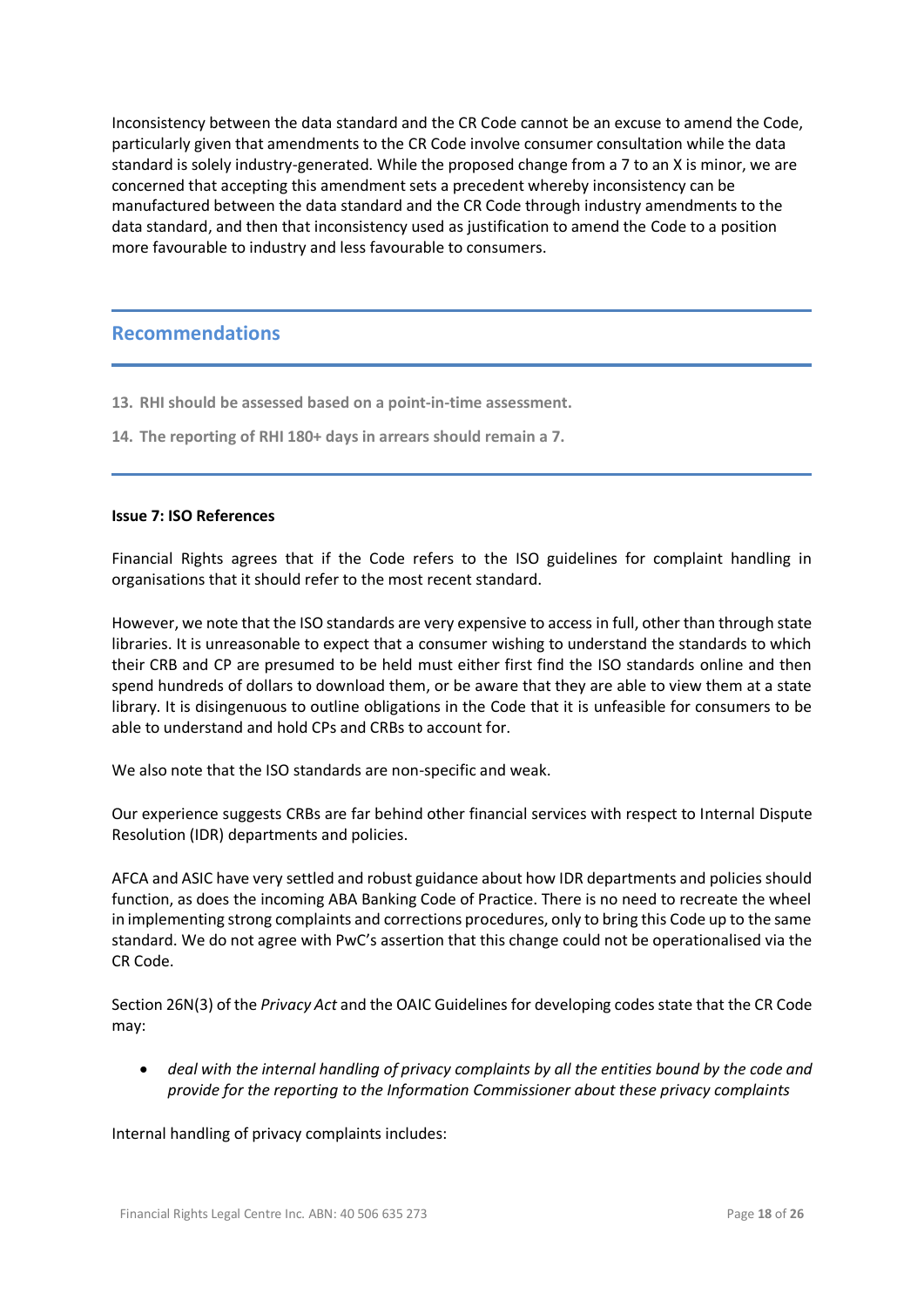- Disputes over a CRB not removing a listing;
- Requiring unnecessary information to remove a listing;
- Other service standards, including provision of credit reports.

The Code of Banking Practice commits subscribers to having free, ASIC-approved internal dispute resolution processes, and that if a complaint is not resolved to the consumer's satisfaction, the bank will provide information as to how to take the complaint to the External Dispute Resolution (EDR) provider. It further commits subscribers to publicise their IDR and EDR processes to consumers.

Regarding complaints handling, the Code of Banking Practice states the following:

*"201. We will keep you informed of the progress of your complaint.* 

*202. We will give you the name of a contact person who is handling your complaint and a way to contact them."*

Regarding complaint responses, the Code of Banking Practice states:

*"203. When we have completed our investigation, we will provide you a written response, which will include:*

*a) the outcome of our investigation of your complaint;*

*b) your right to take your complaint to our external dispute resolution provider; and* 

*c) the name and contact details of our external dispute resolution provider."*

Regarding complaint handling timeframes, the Code of Banking Practice states:

*"204. If we resolve your complaint to your satisfaction within five business days, we do not need to provide you with a written response as outlined in paragraph 203, unless you ask us. This does not apply to a complaint relating to hardship, a declined insurance claim or the value of an insurance claim.* 

*205. If we are unable to resolve your complaint within 21 days, we will tell you that we need more time to investigate the complaint.*

*206. If we are unable to resolve your complaint within 45 days, we will:*

*a) tell you the reasons for the delay;*

*b) tell you the date by which you can reasonably expect to hear the outcome of our investigation; and*

*c) give you monthly updates on the progress; and*

*d) provide you with the name and contact details of our external dispute resolution providers."*

The Life Insurance Code of Practice similarly gives detailed information regarding subscribers' IDR processes.

Consumer Representatives have seen examples where the substance of responses from CRBs to consumer complaints has been very poor. Similarly we have seen examples where the internal investigation into complaints done by CRBs has been inadequate. In our experience, CRBs in dealing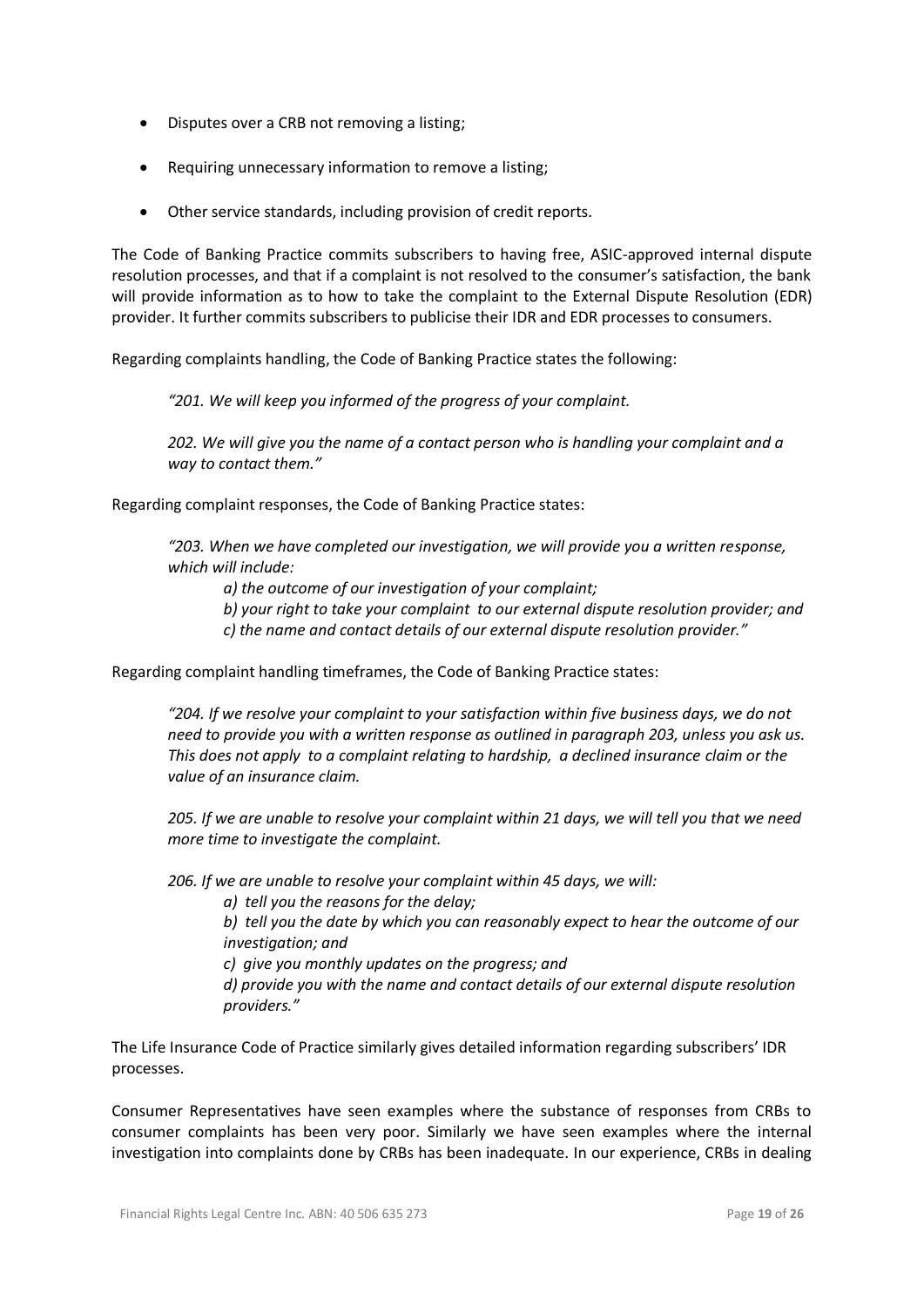with complaints will almost always use the maximum time available and will regularly request unnecessary information. We suspect that IDR requirements are not well developed or understood by CRBs. The CR Code can and should be used to implement consistent IDR procedures for CRBs.

The CR Code should strive to commit CRBs to best practice in dispute resolution, not simply to meet the minimum requirements set by Part IIIA of the Act. Poor IDR processes by CRBs are providing predatory debt management firms, especially credit repair companies, with customers as people feel like they cannot navigate the system themselves.

Ensuring that CRBs implement and abide by better complaints handling procedures would go a long way to dissuading people from going to debt management firms (like credit repair agencies) to help them fix inaccurate listings on their credit file.

Where a CRB has contributed to a consumer's loss because of a breach of the Code, we see it as appropriate that the CRB compensate the consumer for the losses caused by the CRB's error. Consideration should be given to ways in which this can be operationalised.

We suggest that:

- There should be a separate specific standard published by the OAIC for complaints handling by CRBs, similar to RG 165. The CR Code should then refer to this standard.
- The CR Code should also itself explicitly set out basic principles for IDR processes for CRBs, similar to how the Code of Banking Practice and the Life Insurance Code of Practice set out basic IDR commitments for their subscribers.

We understand the drafting of a complaint handling standard specific to CRBs may take several months, and would suggest that in the interim the CR Code should include some basic principles for IDR processes for CRBs and can refer to the updated ISO standard.

For case studies illustrating the necessity of improved IDR processes for CRBs, please refer to the October 2017 Financial Rights submission to the PwC review of the CR Code, where under the complaints handling section you can read Fiona's, Nikki's and Jenny's stories.

# **Recommendations**

- **15. There should be a separate specific standard written up for complaints handling by CRBs,similar to RG 165. The CR Code should then refer to this standard.**
- **16. The CR Code should also itself explicitly set out basic principles for internal dispute resolution (IDR) processes for CRBs, similar to how the Code of Banking Practice and the Life Insurance Code of Practice set out basic IDR commitments for their subscribers.**
- 17. In the interim, until a specific standard for complaints handling by CRBs is drafted, the CR Code **should include some basic principles for IDR processes for CRBs and can refer to the updated ISO standard.**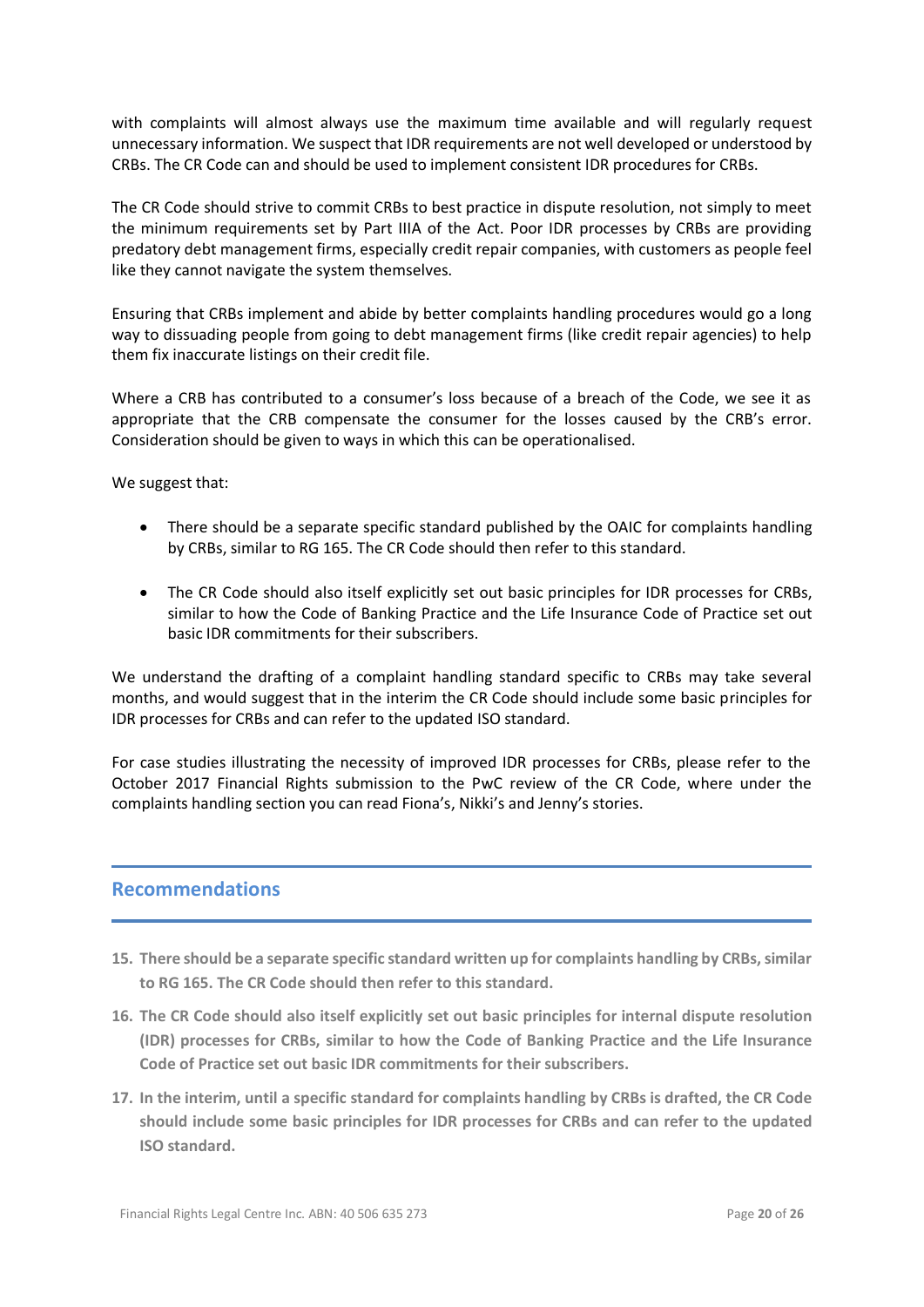18. Where a CRB has contributed to a consumer's loss because of a breach of the Code, the CRB **should compensate the consumerforthe losses caused by the CRB's error. Consideration should be given to ways in which this can be operationalised.**

#### **Issue 8: Corrections issues**

It is vital that CRBs have strong complaints and corrections procedures. This is particularly the case as increasing amounts of data are being added to credit reports, which will inevitably bring more complaints and more need for corrections.

We are disappointed that ARCA has chosen not to take up several of the more substantive corrections and complaints issues raised in the initial consultation and recommended by PwC as issues requiring further consideration.

It is important that these proposed complaints and corrections amendments are treated with the seriousness they deserve, and are adequately considered. We respond here to the two minor amendments drafted by ARCA, and also revisit several more substantive issues, raised by both our submission and by PwC, that require consideration.

### *Review of correction timeframe*

### **Responsibilities of consulted CRBs and CPs**

*"20.2 When a CRB or CP (the consulted CRB or CP) is consulted by another CRB or CP (the first responder CRB or CP)*

- *(a) when making the consultation request, the first responder CRB or CP must notify the consulted CRB or CP the date when the 30-day period to resolve the individual's correction request ends (the correction period);*
- *(b) the consulted CRB or CP must take reasonable stepsto respond to the consultation request as soon as practicable, and not less than three business days before the end of the correction period;*
- (c) *where the consulted CRB or CP will be unable to respond to the consultation request by the end of the correction period, it must advise the first responder CRB or CP at least three business days before the end of the correction period of the delay (unless the consultation request is made less than three business days before the end of the correction period, in which case the advice must be provided as soon as practicable), the reasons for this and the expected timeframe to respond to the consultation request."*

We welcome the introduction of a timeframe on responses from consulted CRBs to the first responder CRB to ensure that the first responder CRB can comply with the 30 day response time. In our view, there should be a more restrictive timeframe for responses from consulted CRBs and CPs to the first responder CRB. "As soon as practicable" is not specific enough, and we are concerned that consulted CRBs will make a habit of using all available time to reply and only provide responses to first responder CRBs three business days prior to the conclusion of the 30 day response time. This will have the effect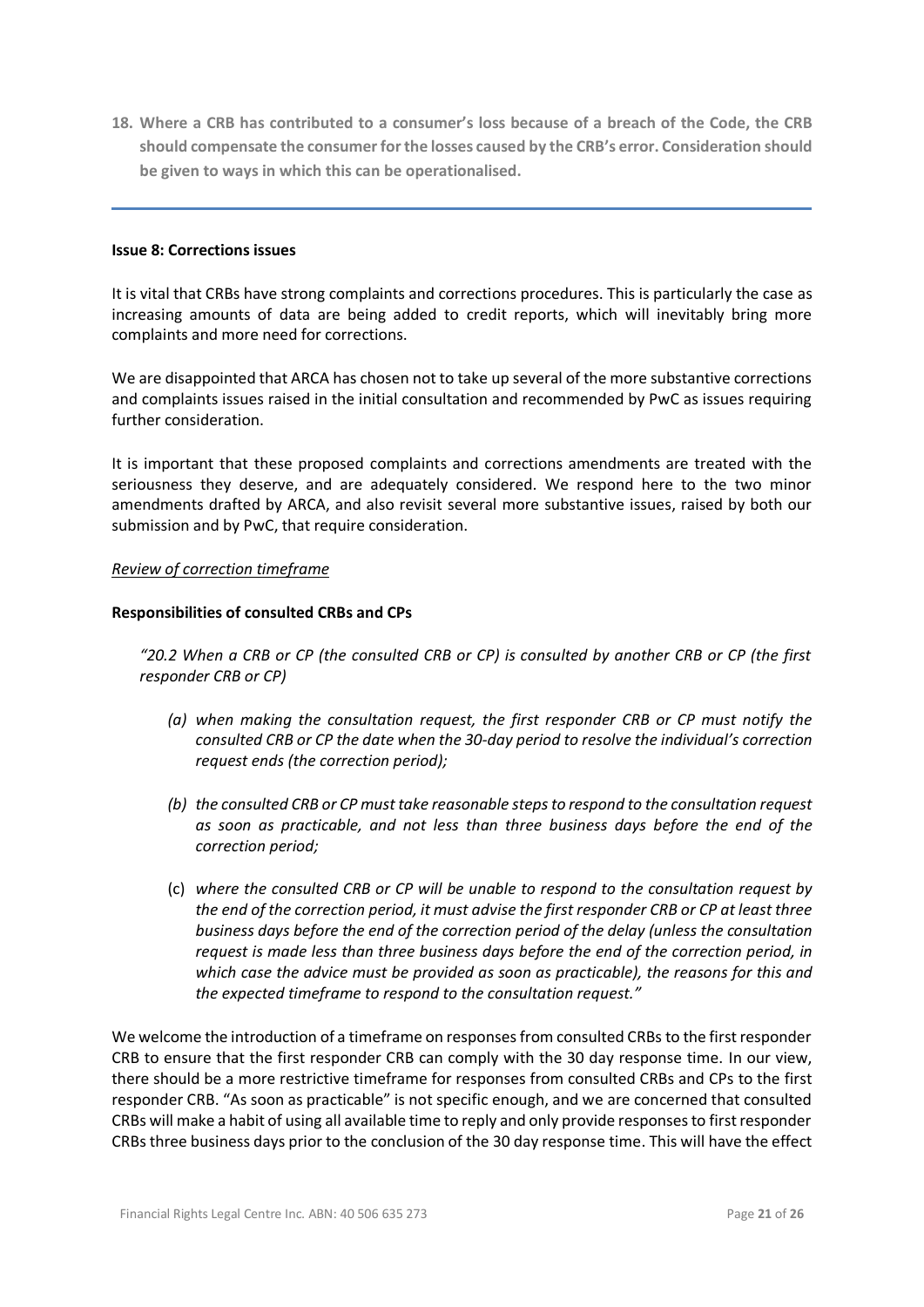of providing first responder CRBs an excuse to exceed their 30 day response time. We would recommend that the consulted CRB or CP should have an obligation to respond at least five business days prior to the end of the correction period.

We recommend amended wording for 20.2(b) and 20.2(c) as follows:

- *(b) the consulted CRB or CP has a responsibility to respond to the consultation request as soon as practicable, and notlessthan five business days before the end of the correction period;*
- (c) *where the consulted CRB or CP will be unable to respond to the consultation request by the end of the correction period, it must advise the first responder CRB or CP at least five business days before the end of the correction period of the delay (unless the consultation request is made less than five business days before the end of the correction period, in which case the advice must be provided as soon as practicable), the reasons for this and the expected timeframe to respond to the consultation request. The expected timeframe must be reasonable."*

While we support this change, we do not believe that it is clear enough as to how the responsibility for consulted CRPs and CPs to respond appropriately to requests for information can be effectively enforced, and what recourse there is if they fail to do so. It should be made clear in the Code that failure of a consulted CRB or CP to comply with requests for information in the necessary timeline constitutes a breach of the Code, and made clear what the process is for recourse following such a breach.

### **Corrections timeframe**

*20.4 If a CRB or CP is satisfied that credit-related personal information needs to be corrected, the CRB's or CP's obligation to take reasonable steps to correct the information will be satisfied where the CRB or CP, or a CRB or CP consulted in relation to the correction request (as applicable):*

*(a) as soon as practicable it makes reasonable endeavours to determine if a correction should occur, and, once this determination has been made, corrects the credit information as soon as practicable"*

We acknowledge the attempt to account for consumer advocate concerns that the 30 day timeframe is in many cases too lenient, and note that the amendment suggests CRBs and CPs respond faster when they are able to. This is a welcome change, however in our view does not go far enough in terms of specificity and enforceability.

There are many cases in which a consumer has clear and cogent information of an inaccuracy, and in which it is not necessary to involve the CP. CRBs should be required to remove information which can be established as clearly wrong on the face of the evidence provided by the consumer (for example, the information is included on the wrong credit report) within a much shorter time period and without reference to the CP. PwC agrees that when third parties are not required to prove the need for a correction that the timeframe could be shorter. The rules should explicitly reflect that shorter timelines should apply for these matters: it is not enough to include a vague statement that corrections should be made as soon as is practicable. An appropriate timeframe in cases such as these is three business days.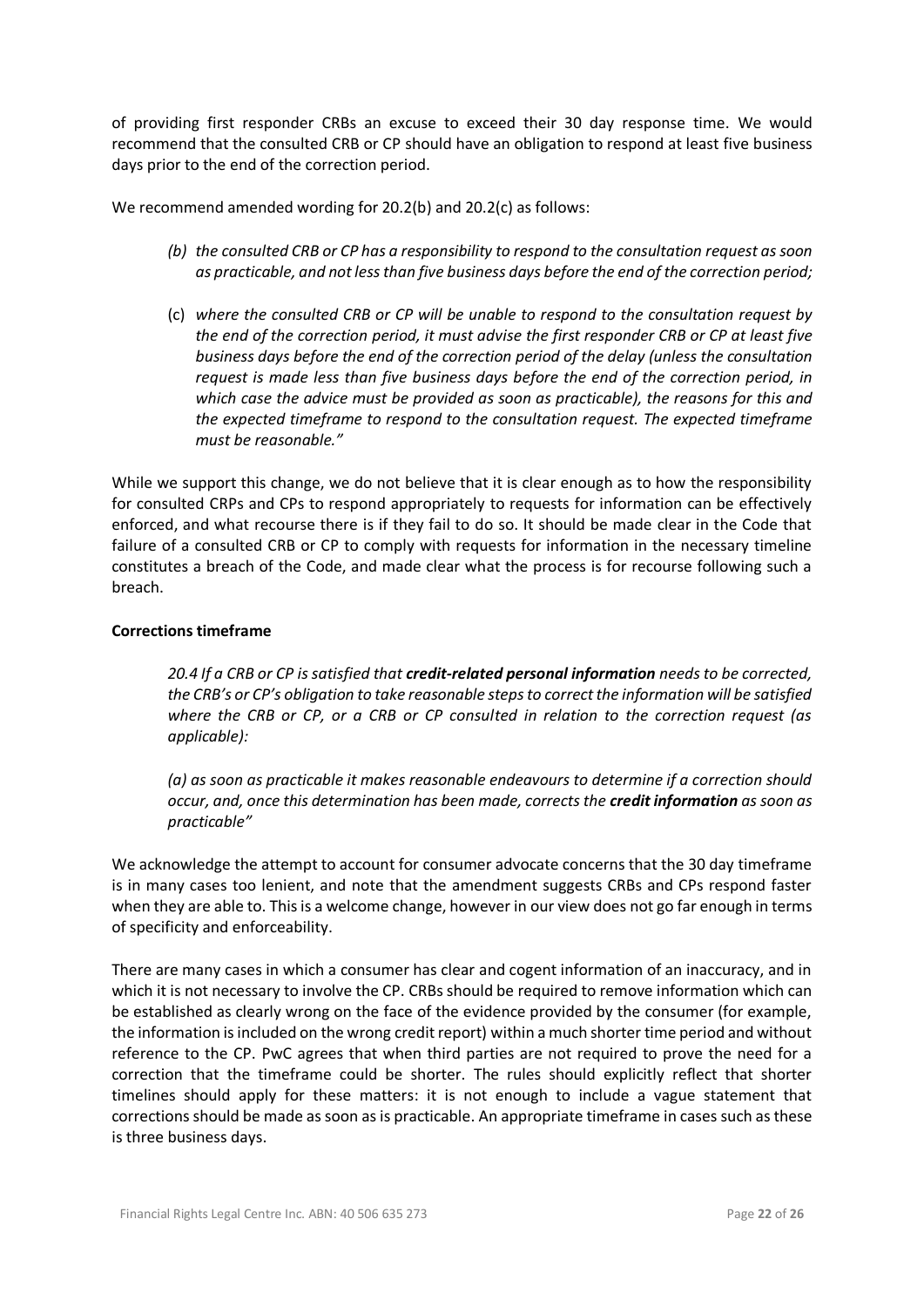Our proposed wording for this provision is as follows:

*(a) as soon as practicable it makes reasonable endeavours to determine if a correction should occur, and, once this determination has been made, corrects the credit information within three business days.*

### *Separating obligations of CPs and CRBs regarding corrections*

Rule 20.3 of the Code combines the obligations of credit providers (s21V Privacy Act) with those of credit reporting bodies (s20T Privacy Act). We understand that the intention of this is to create a system whereby a consumer could expect an identical corrections outcome and experience whether they approach the CP or the CRB. However, despite this intention it is not clear to consumers that they can approach either. In practice this combination creates a situation in which it is unclear to consumers whether they should go to the CP or the CRB, and in which both CPs and CRBs regularly attempt to avoid responsibility on the corrections issue by telling the consumer that they should go to the other entity. It is also unclear which entity is in breach of the CR Code if the correction does not happen in a timely manner and the consumer suffers additional detriment because of the delay.

We disagree with PwC's argument that this could represent a fundamental change to the operation of the CR Code. It is simply a redrafting exercise to ensure that it is clear what obligations and responsibilities are attributed to which entities. We similarly reject ARCA's assertion that there is no evidence that this variation would resolve an underlying issue with current corrections processes. As a consumer-facing organisation that often helps people through corrections and complaints processes with their CPs and CRBs we see this as a necessary amendment to add clarity to the Code and make it easier to understand for the general public, and more clearly hold CPs and CRBs accountable to their obligations. These are things that are expected under the OAIC's Guidelines for developing codes.

It is important that the respective obligations of CPs and CRBs be separated in the Code such that it reduces confusion and becomes clear to consumers whether they should go to a CP or CRB in cases where corrections are required. Separating the obligations will also make it clear which entity is in breach of the CR Code if the correction does not happen in a timely manner and the consumer suffers additional detriment because of the delay. Finally, separating these obligations will ensure that necessary communications (both between the CRB and CP, and from either of them to the consumer) do occur. The drafting of a more specific corrections protocol, as raised in recommendation 11, can supplement additional clarity in the Code and more comprehensively outline obligations of CRBs and CPs to assist consumers requesting corrections.

### *Imposing joint responsibility for correction on the original CP and the acquiring CP in debt transfers*

There are significant difficulties faced by consumers and CPs alike following the transfer of a debt, if there is need for correction of information relating to the period prior to the transfer. Acquiring CPs often face difficulties making corrections due to inaccessibility of the information required to address the correction request.

The problems that stem from credit reporting errors caused by original CPs are common and very difficult to resolve if the original CP does not retain responsibility for the correction of information after they have transferred a debt. Consumer Representatives consistently face challenges of getting documentation to prove the need for a correction after a debt has been sold.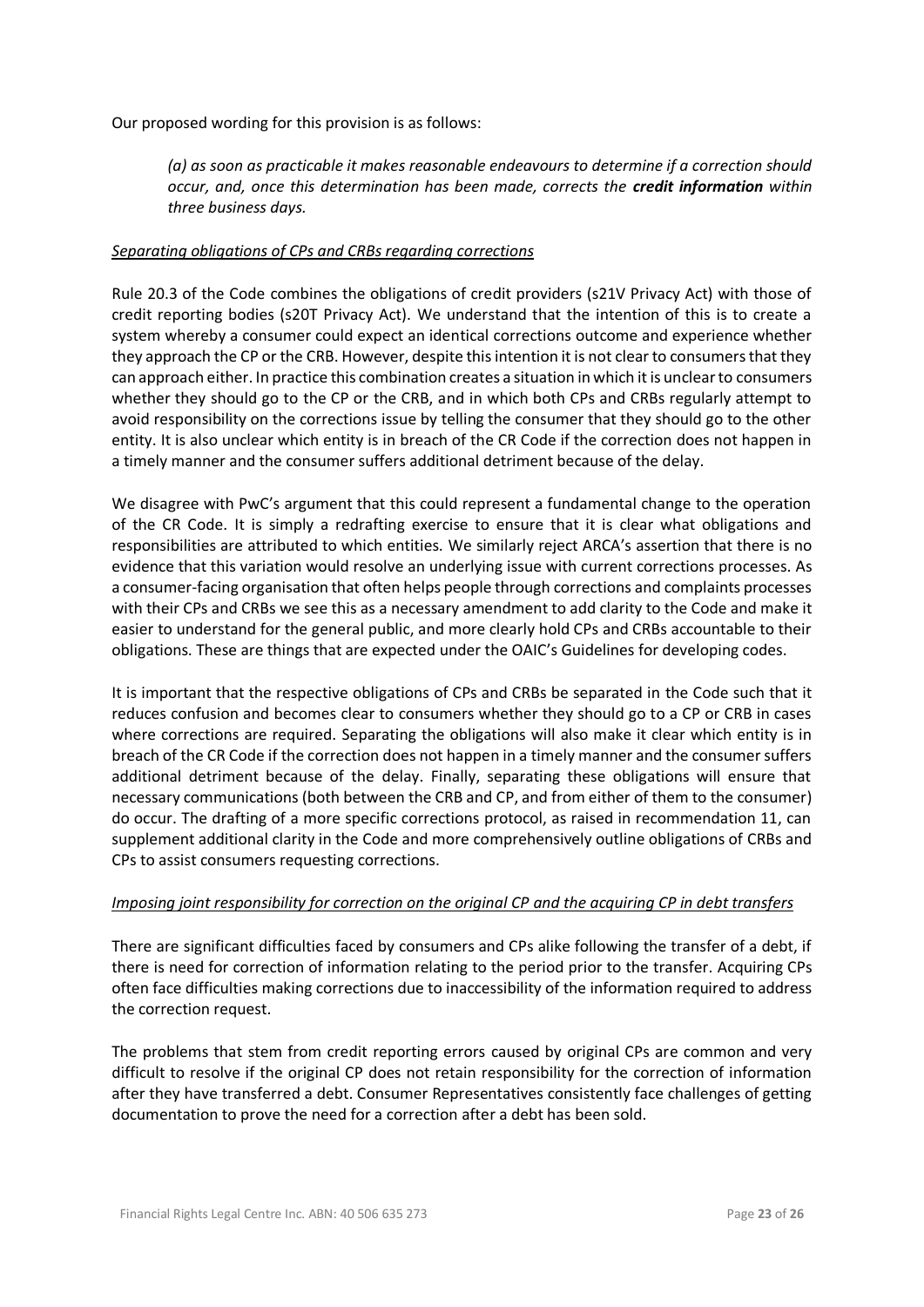We understand that the amendments to section 20.2 can function to impose some responsibility on the original CP to assist in situations where corrections are required, by providing necessary information to the acquiring CP. However, as stated above in our comments on the amendments to section 20.2, it is unclear how this can be enforced and what consequences are available for original CPs who do not comply with their responsibility to respond to information requests in a timely manner. It also does not address the issues that arise when an original CP has gone into liquidation. As such, while this amendment can improve processes for corrections following the transfer of a debt, we do not believe this amendment alone is sufficient to ensure adequate outcomes for consumers seeking corrections.

The Code should be amended to set out that when the acquiring CP is unable to obtain relevant information from the original CP within the timeline set out in section 20.2, the complainant consumer must be given the benefit of the doubt and the listing corrected or removed as appropriate. This will function to incentivise tighter contractual arrangements between original and acquiring CPs, to incentivise acquiring CPs to do all they can to seek relevant information from the original CP in a timely manner, and to address the issues that arise when a consumer seeks a correction of information but the original CP has gone into liquidation. Incorrect information remaining on a consumer's credit report indefinitely has the potential to be immensely detrimental to that consumer's wellbeing. We see this as the only way in which to protect a consumer from being stuck in limbo in situations where the original CP has gone into liquidation or otherwise cannot or does not respond to requests for information.

## **Recommendations**

- **19. We support imposing a timeframe for a consulted CRB or CP to respond to first responder CRB regarding a correction.**
- **20. Sections 20.2 (b) and (c) should be amended to read:**

*(c) the consulted CRB or CP has a responsibility to respond to the consultation request as soon as practicable, and not less than five business days before the end of the correction period;*

*(d) where the consulted CRB or CP will be unable to respond to the consultation request by the end of the correction period, it must advise the first responder CRB or CP at least five business days before the end of the correction period of the delay (unless the consultation request is made lessthan five business days before the end of the correction period, in which case the advice must be provided as soon as practicable), the reasons for this and the expected timeframe to respond to the consultation request. The expected timeframe must be reasonable.*

- **21. There should be more specificity in the Code as to the enforceability of section 20.2.**
- **22. Where no communication between the CRB and the CP is required, the timeframe for corrections requests should be three business days.**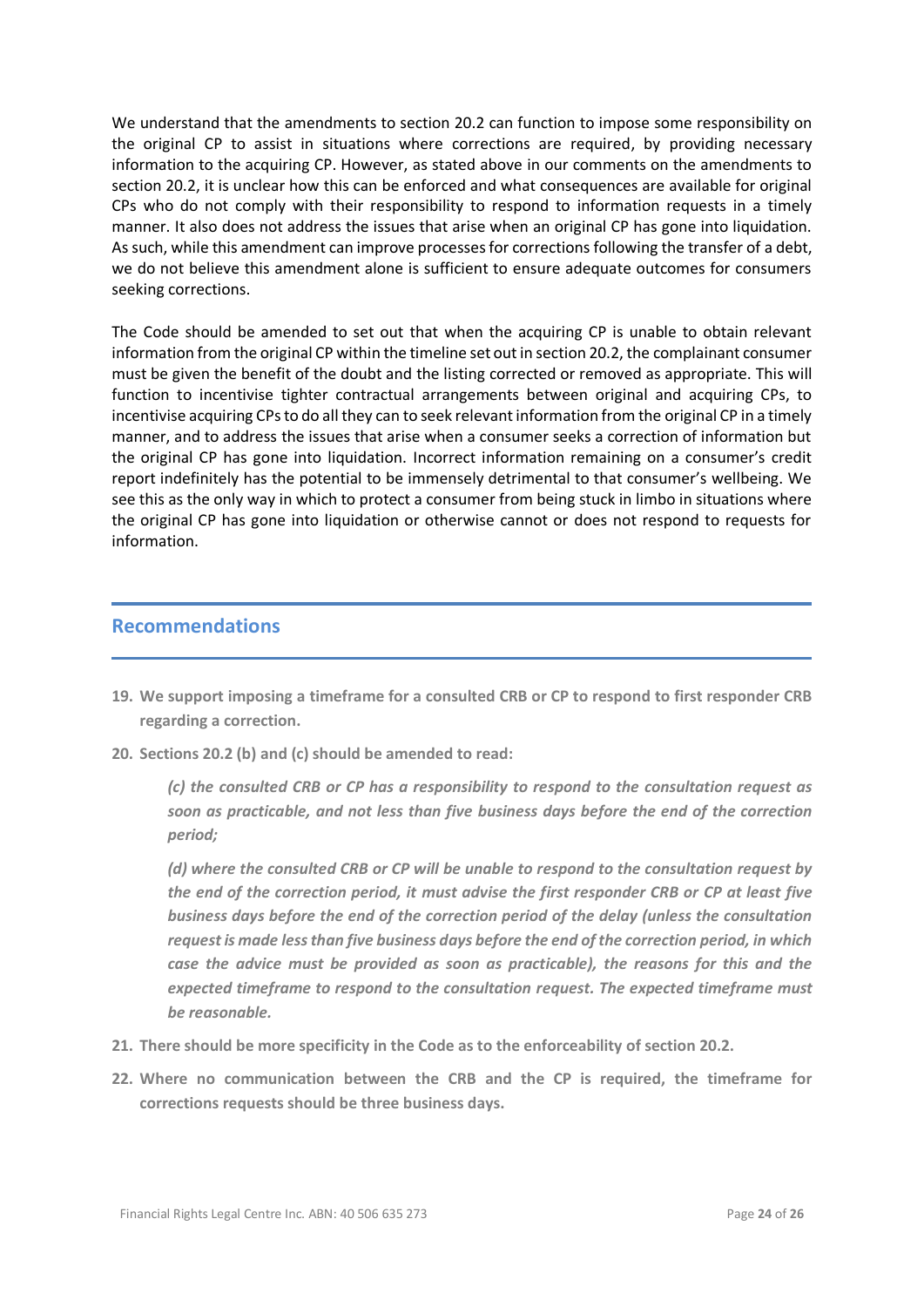- **23. The respective obligations of CPs and CRBs regarding corrections issues should be separated in the Code.**
- **24. In the event that an acquiring credit provider, following a correction request from a customer, is unable to obtain relevant information from the original credit provider within the timeframe required by the Code, the complainant consumer must be given the benefit of the doubt and the listing corrected or removed as appropriate.**

### **Issue 9: Payment information**

We do not support the outright removal of "the CP agrees to terminate the consumer credit provided to the individual to which the overdue payment relates and replace it with new consumer credit" from the CR Code. We note that due to the distinction drawn in the Privacy Act between 'payment information' and 'new arrangement information', there is justification for recording these things differently, but the outright deletion of this from the Code leaves the Code unclear. As much as possible, amendments should be made to the Code such that consumers do not have to crossreference the Privacy Act in order to understand their credit reports.

We recommend instead moving this line under a separate heading in the Code outlining how new arrangement information will be recorded.

## **Recommendations**

**25. Section 10.1(c) should not be deleted, but should instead be moved under a separate heading in the Code outlining how new arrangement information is to be recorded.**

# **Concluding Remarks**

Thank you again for the opportunity to comment. If you have any questions or concerns regarding this submission please do not hesitate to contact Financial Rights on

Kind Regards,



Karen Cox Coordinator